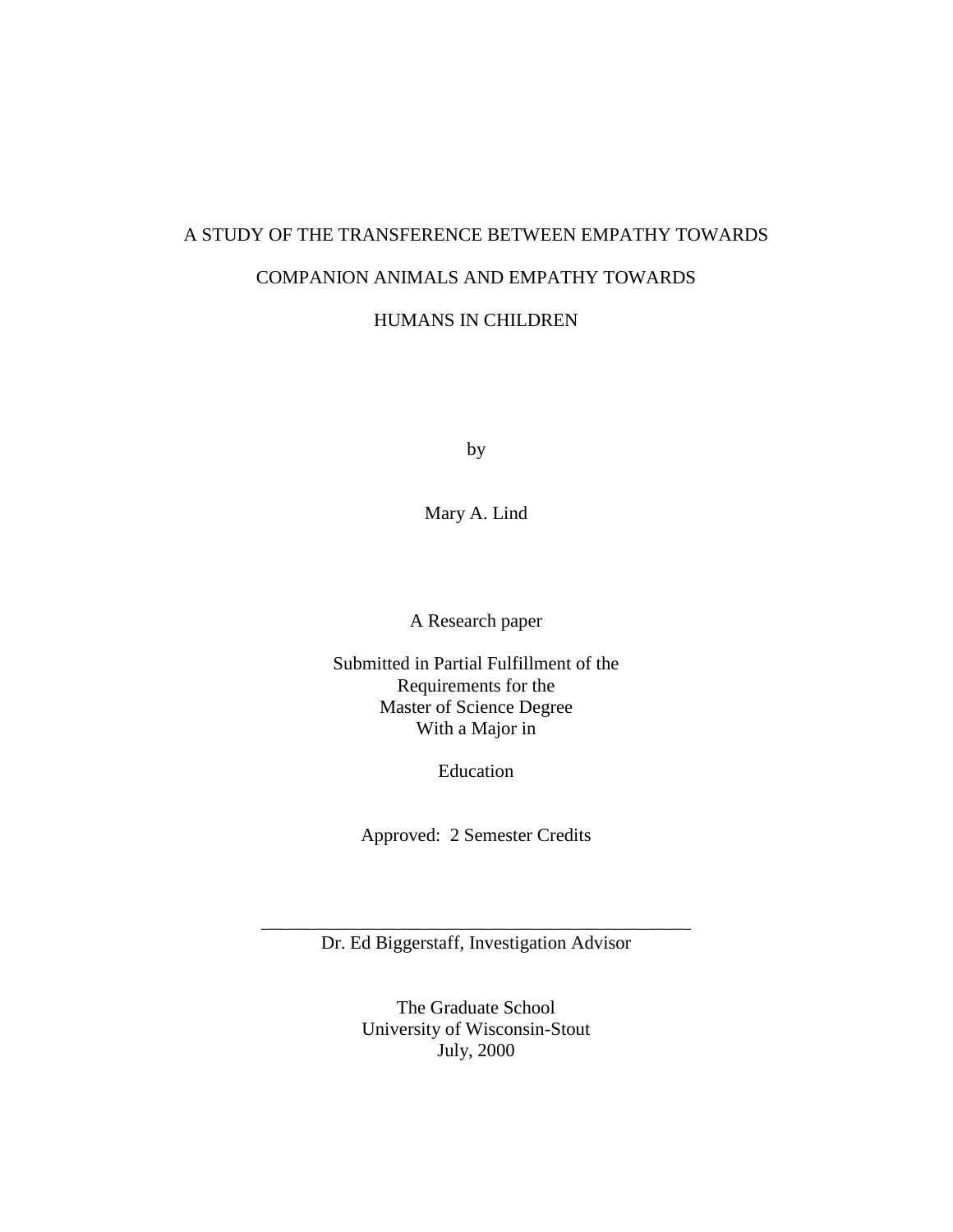## **The Graduate School University of Wisconsin-Stout Menomonie, WI 54751**

## **ABSTRACT**

|                            | Lind,                                               | Mary         | А.           |           |  |
|----------------------------|-----------------------------------------------------|--------------|--------------|-----------|--|
| (Writer)                   | (Last Name)                                         | (First Name) |              | (Initial) |  |
|                            | A STUDY OF THE TRANSFERENCE BETWEEN EMPATHY TOWARDS |              |              |           |  |
| (Title)                    |                                                     |              |              |           |  |
| <b>CHILDREN</b>            | COMPANION ANIMALS AND EMPATHY TOWARDS HUMANS IN     |              |              |           |  |
|                            |                                                     |              |              |           |  |
| MS in Education            | Dr. Ed Biggerstaff                                  |              | July, 2000   | 27        |  |
| (Graduate Major)<br>Pages) | (Research Advisor)                                  |              | (Month/Year) | (No. of)  |  |
|                            | American Psychological Association (APA) Format     |              |              |           |  |

(Name of Style Manual Used in this Study)

\_\_\_\_\_\_\_\_\_\_\_\_\_\_\_\_\_\_\_\_\_\_\_\_\_\_\_\_\_\_\_\_\_\_\_\_\_\_\_\_\_\_\_\_\_\_\_\_\_\_\_\_\_\_\_\_\_\_\_\_\_\_\_\_\_\_

Violence in our society is a growing concern. There is evidence of

increasing violent behavior in young children. Problems such as teasing and

\_\_\_\_\_\_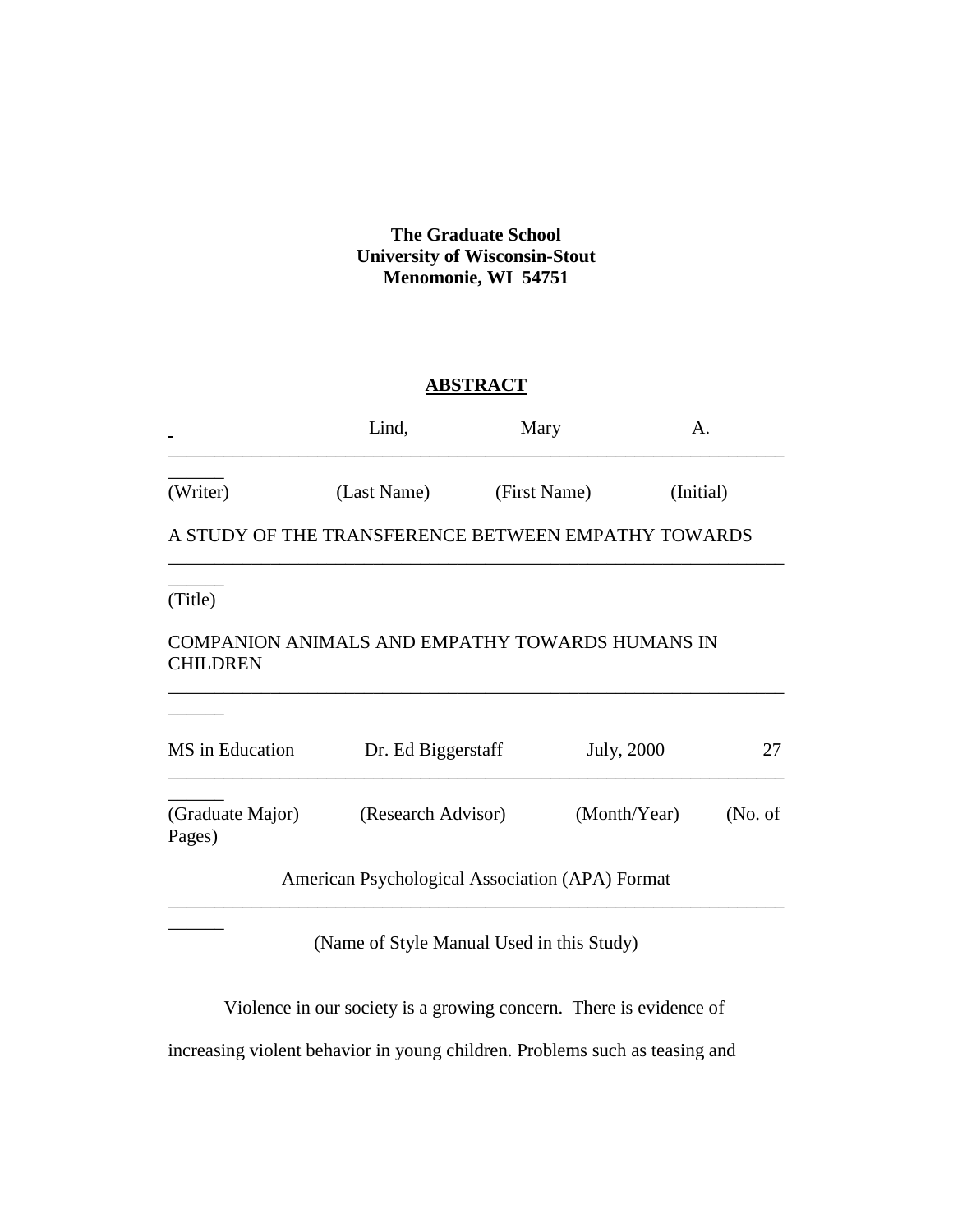schoolyard bullying have turned into vicious attacks and even murder. Professionals and lay persons alike have struggled for many years to understand the roots of violent behavior. Research in this area suggests that there is a connection between cruelty to animals and violent interpersonal relationships. There is growing evidence that childhood cruelty to animals is often a precursor to violence toward humans.

 If there is a connection between violence towards animals and violence towards people, then there may also be a connection between empathy towards animals and empathy towards people. Evidence of a positive correlation would further support early interventions to prevent cruelty to animals. Social service agencies, law enforcement, and animal welfare agencies have acknowledged that abused children often come from households where animals are also mistreated. Conversely, when pets are abused, children in the home are also at risk. These agencies have worked together and implemented programs to detect and prevent violence to both animals and children. Humane education programs have been developed for schools to teach children to be kind to animals, and in turn to be kind to one another. Healthcare professionals have found that pets can provide beneficial therapy for patients of all ages. This discovery offers further reason to promote positive animal/human relationships.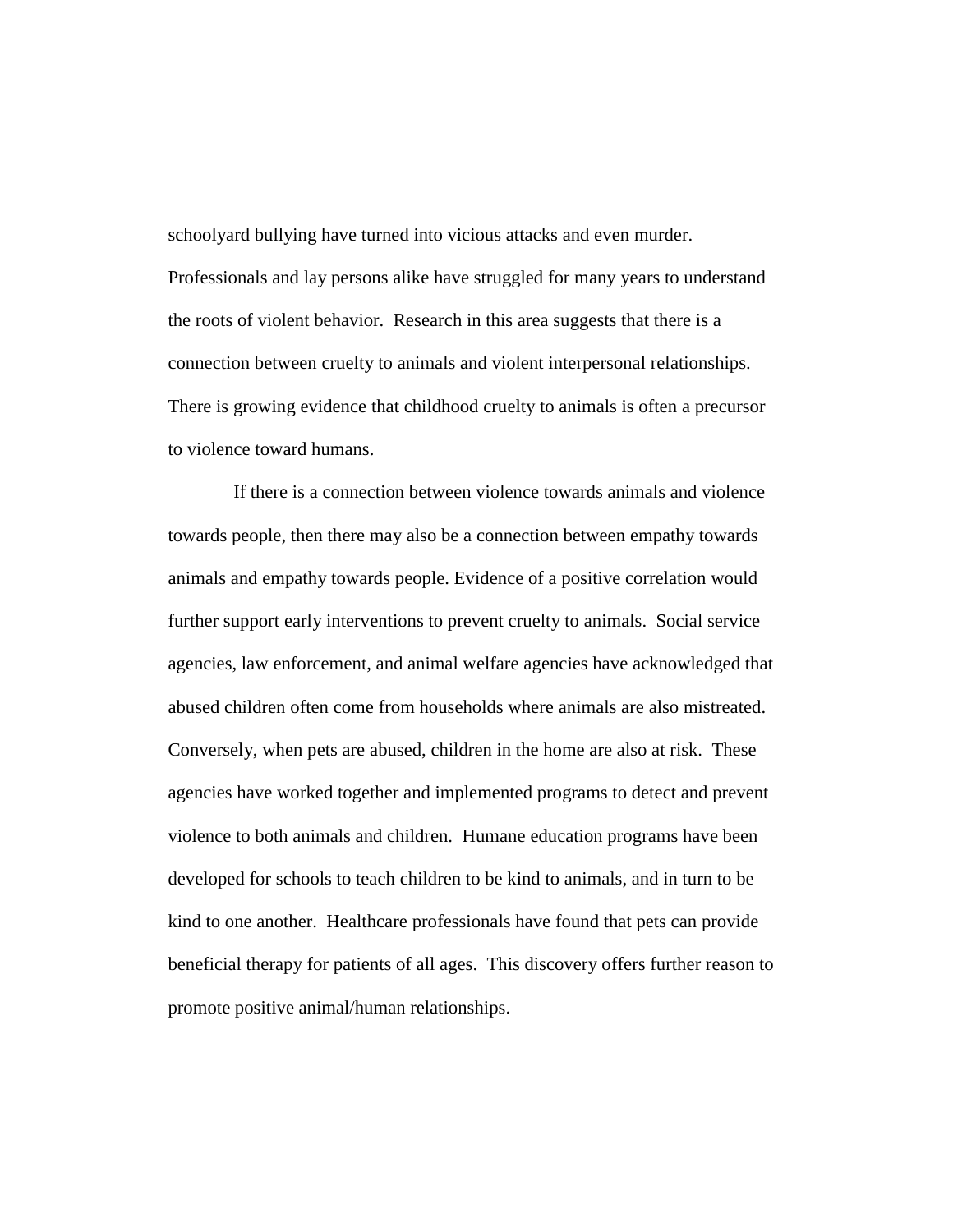In order to teach children pro-social behaviors, we must understand how and when behaviors are developed. Empathy is one behavior that is essential to caring for others. Only when a child feels empathy can he or she begin to develop a caring attitude toward others. There are many definitions of empathy and many facets of this behavior. Furthermore, the connection between empathy towards companion animals and empathy towards humans must be explored in order to develop effective violence prevention programs.

The purpose of this paper is twofold. The first is to review, analyze and critique the literature relating to empathetic attitudes of children and its relationship to child and companion pet interactions, and draw sets and implications for professionals. The second is to formulate a set of recommendations for professional people, parents, and individuals concerned with the welfare of children.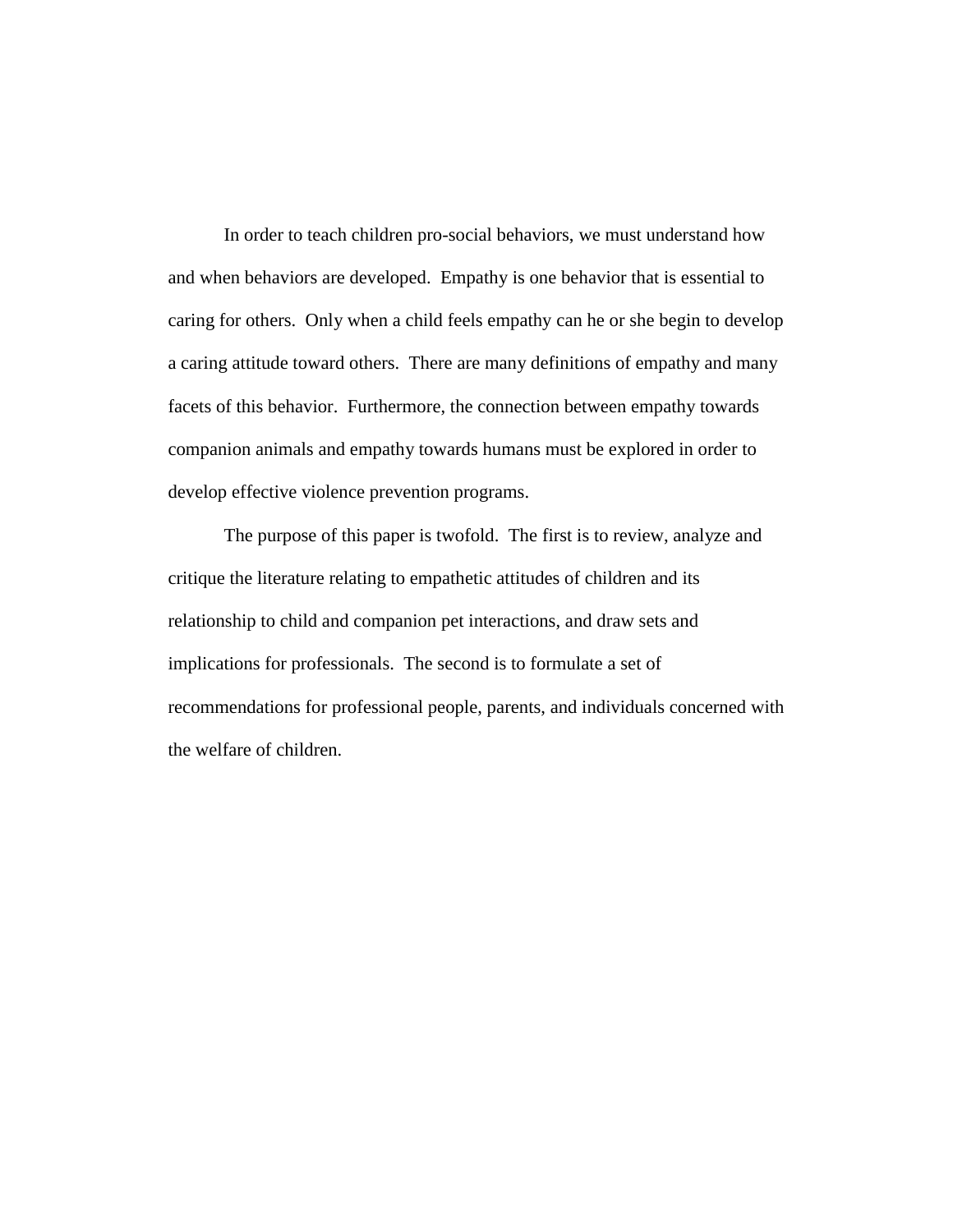## **Acknowledgments**

Thank you Robert Brenner, for initiating the MS in Education program here in Princeton. Thanks to Mike Garvey for supporting the program and thereby encouraging Princeton faculty to pursue further education.

To Mr. Ed Biggerstaff, thank you for your excellent guidance and support in completing this project.

To my husband Mark, thanks for sharing the computer and for patiently sharing your expert computer skills.

To my son Matt, thanks for directing me through the Stout on-line library.

Finally, to my son Ryan, thanks for your patience and understanding while I spent all those hours in front of the computer.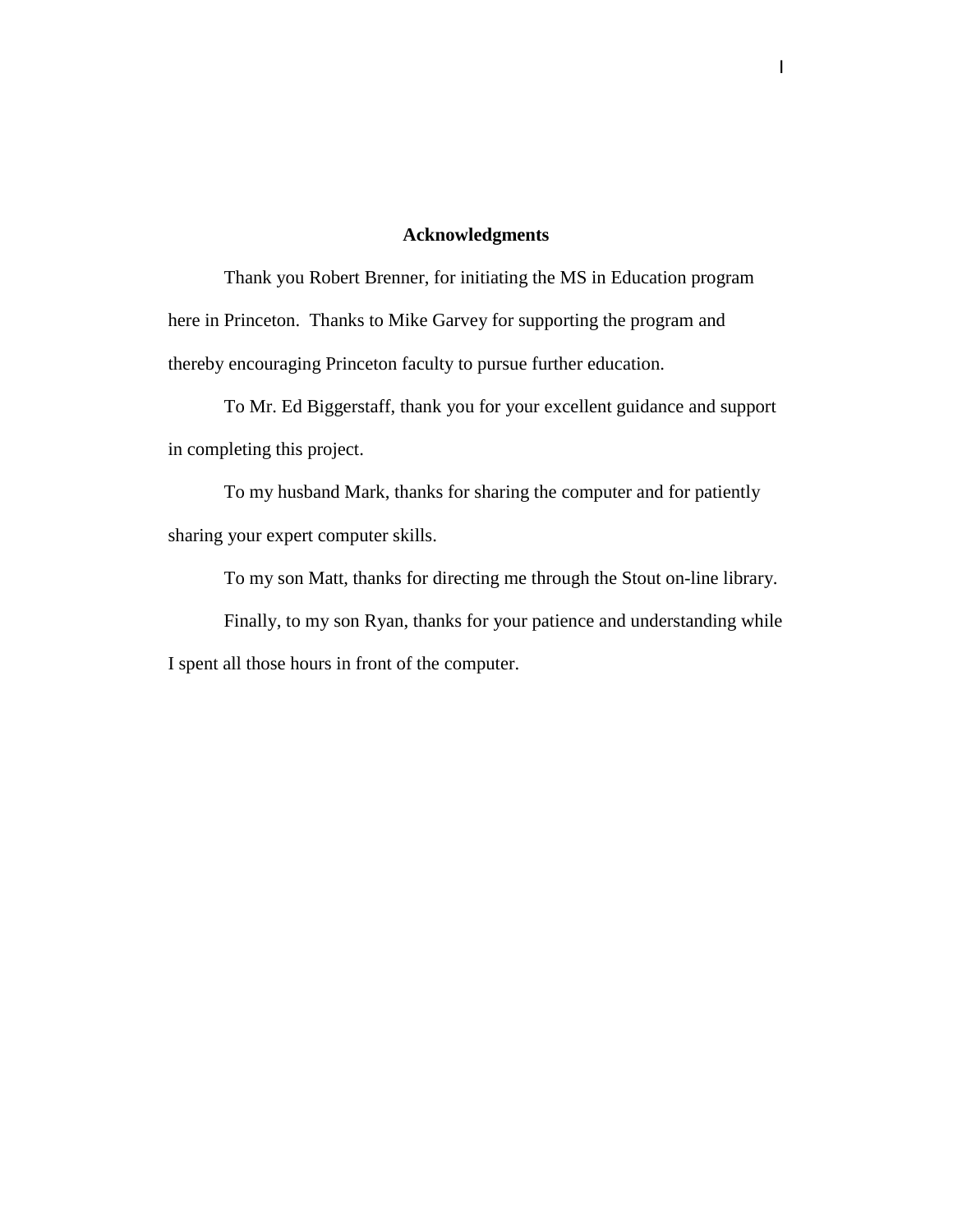# **Table of Contents**

| Programs Promote Child/Companion Animal Relations 12-15 |  |
|---------------------------------------------------------|--|
|                                                         |  |
|                                                         |  |
|                                                         |  |
|                                                         |  |

Page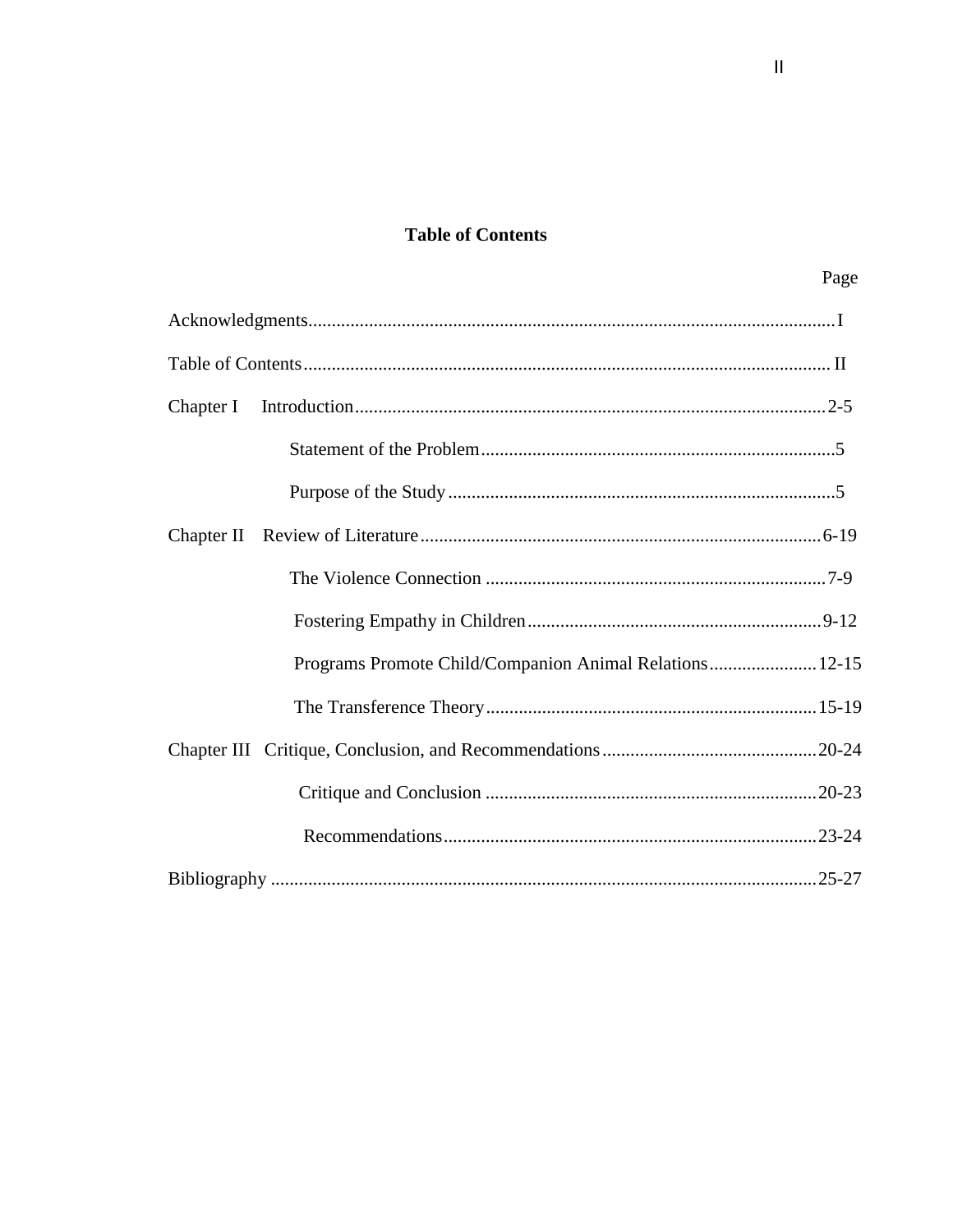## **Chapter I**

#### **Introduction**

Violence in our society is a growing concern. There is evidence of increasing violent behavior in young children. Problems such as teasing and schoolyard bullying have turned into vicious attacks and even murder. For many years professionals in the fields of criminology, psychology, psychiatry and social work have struggled to understand the roots of violent behavior that affect our neighborhoods and communities. Research in this area indicates a connection between cruelty to animals and violent interpersonal relationships. This connection is not a recent discovery. In 1905, Freud suggested that clinicians pay special attention to children who are cruel to animals. Today there is growing evidence that childhood cruelty toward animals is often a precursor to cruelty to humans (Beck, no date). However, until recently, this connection received little attention. Boat calls the relationship between violence to children and violence to animals "an ignored link" particularly in the field of child psychology, and suggests that this link be explored further (1995).

Simply recognizing this negative connection is not enough. The question remains "What can be done to prevent such violence?" Social services, law enforcement and animal welfare agencies have acknowledged a connection between domestic violence and animal abuse. They have discovered that abused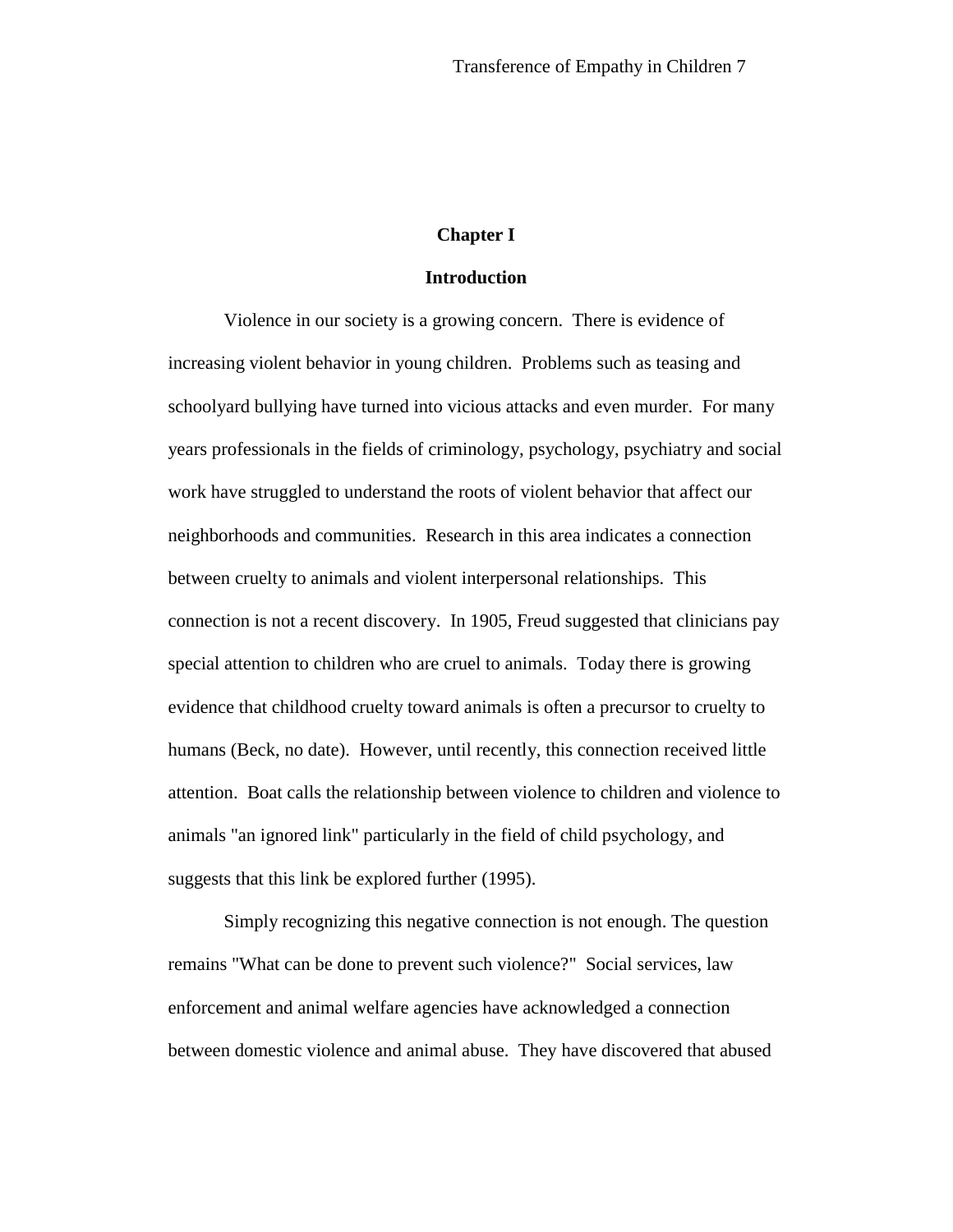children often come from households where animals are also mistreated. Conversely, when pets are abused, children in the home are also at risk. These agencies have implemented interactive programs to detect and prevent violence to both children and animals. "Cross coverage" and "Cross training" programs allow animal agencies to report abuse of animals to child protection services and social services may report to animal protection agencies when there are pets in a home where children are abused (Boat, 1995).

 Humane education programs have been developed to teach children to be kind to animals. "People and Animals" and "Operation Outreach USA" are two examples of programs that strive to improve interpersonal relations by emphasizing interspecies relations (Ascione, 1997). Programs such as these are a step in the right direction. But again, there is a call for further research. Ascione laments the lack of studies focusing on the role of animals, especially pets in the psychological and social development of children (1997). More and earlier interventions are needed to prevent violence, and further studies are needed to show evidence of the violence connection.

If cruelty to animals is linked to violence towards people, then will the reverse be true? Is empathy toward animals connected to empathy toward people? If so, efforts must be made to establish this positive connection. Showing evidence of a positive correlation will give further support to educating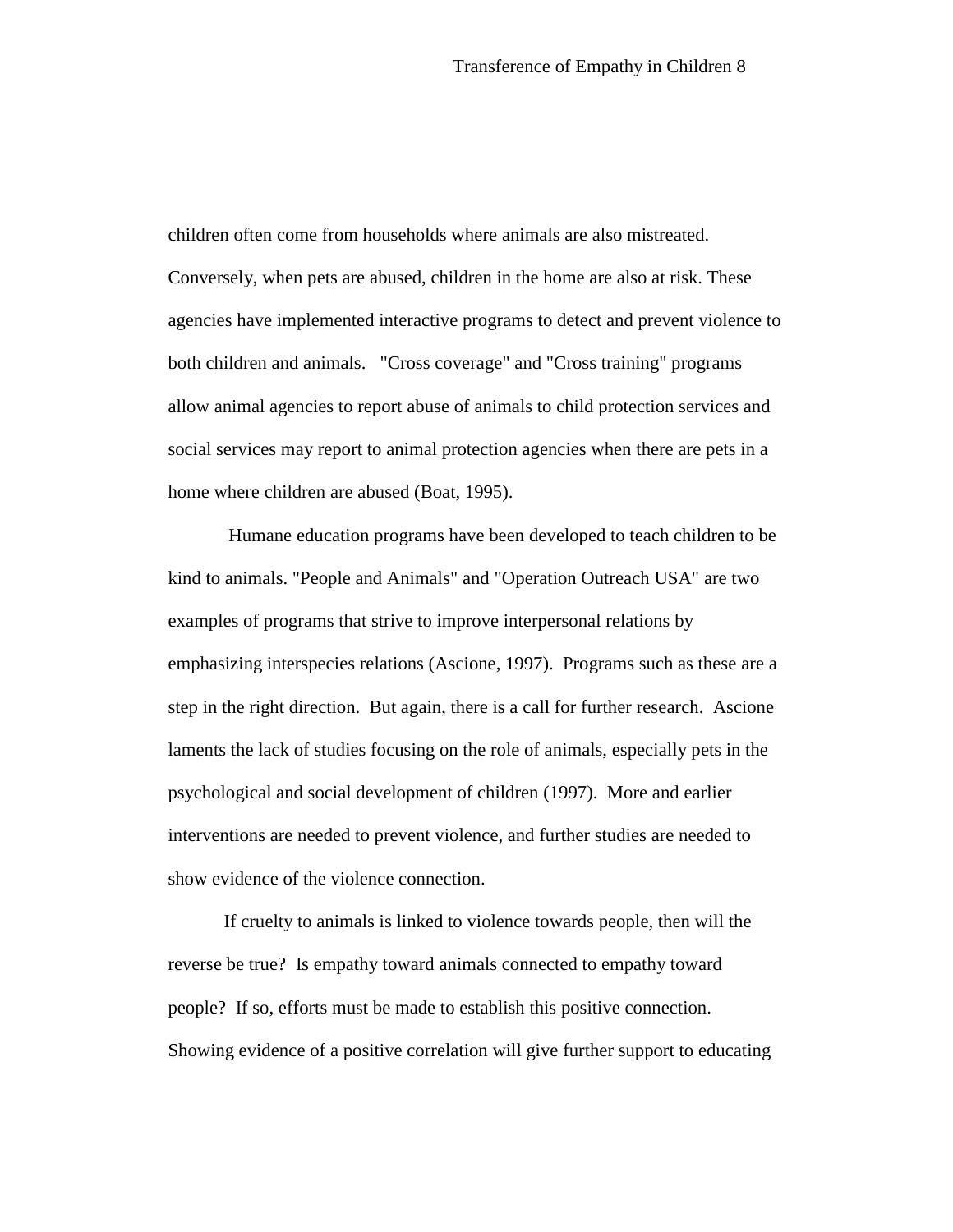children to be kind to animals for the sake of the children as well as the animals. The focus of this paper is on domestic animals, specifically pets. Although the term "animals" is used in much of the research, the objective is to investigate and apply this information to pets or companion animals.

Health care professionals are aware of a positive connection between companion animals and people. They have found that companion animals can provide beneficial therapy for many patients. "Pet therapy" is a term that has been used to describe therapeutic interaction between people and animals. Pet therapy has been used extensively in nursing homes, school visitations, and even hospitals. Both physical and emotional rehabilitation can be enhanced when professionals use pets in caring for their patients (Allen, 1998). More recently, teachers and school psychologists are using pets to promote empathy in the classroom and reach troubled children. The positive effects of pet therapy suggest further investigation into the child-pet relationship.

Every society teaches pro-social behaviors to children. Empathy is one behavior that is essential to caring for others. There are various definitions of empathy. Oakin and Reich make reference to William Damon's book "The Moral Child" where Damon defines empathy as "reacting to another's feelings with an emotional response that is similar to the other's feelings" (1999). Another definition of empathy is "being able to place oneself in the place of the other, to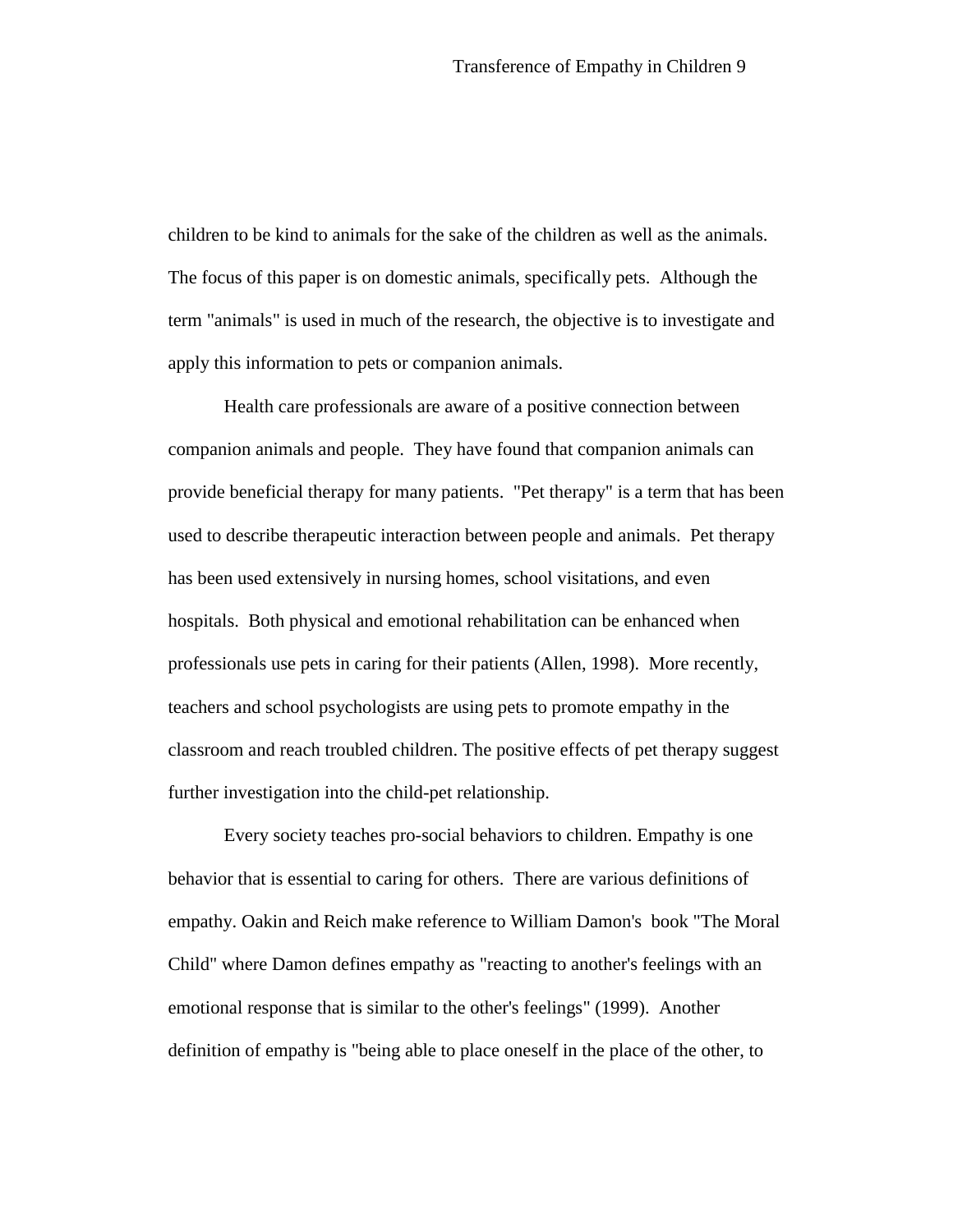understand the point of view of the other" (Locke, 1993). Ronald D. Gordon, (as referred to by Hyslop and Tone) in a paper entitled "Empathy: the state of the art and science", sees empathy as "nonegocentric prosocial behavior" that altruistically accepts concern for another's welfare and interests. Gordon acknowledges, however, that a problem with research in empathy has been a lack of conceptual clarity (1988). Only when a child feels empathy can he or she begin to develop a caring attitude towards other human beings. Researchers have found the capacity for empathy in very young children.

 By two or three years of age, children can perceive that others have feelings and perceptions that differ from their own. There are many facets of empathy, which make it a difficult concept to measure. Although there is evidence that empathy is related to the altruistic behavior of adults, it has been difficult to make the same conclusions with respect to empathy in children. The connection between empathy and pro-social behavior in children is influenced by measurement techniques. Therefore, it is important to replicate empathy studies and continue to develop new measurement scales in order to assess empathy more accurately in children (Litvak-Miller, Willa, McDougall, Daniel 1997).

#### **Statement of the Problem**

Research has found a link between empathy toward companion animals and empathy toward people in adults. The literature also reveals that many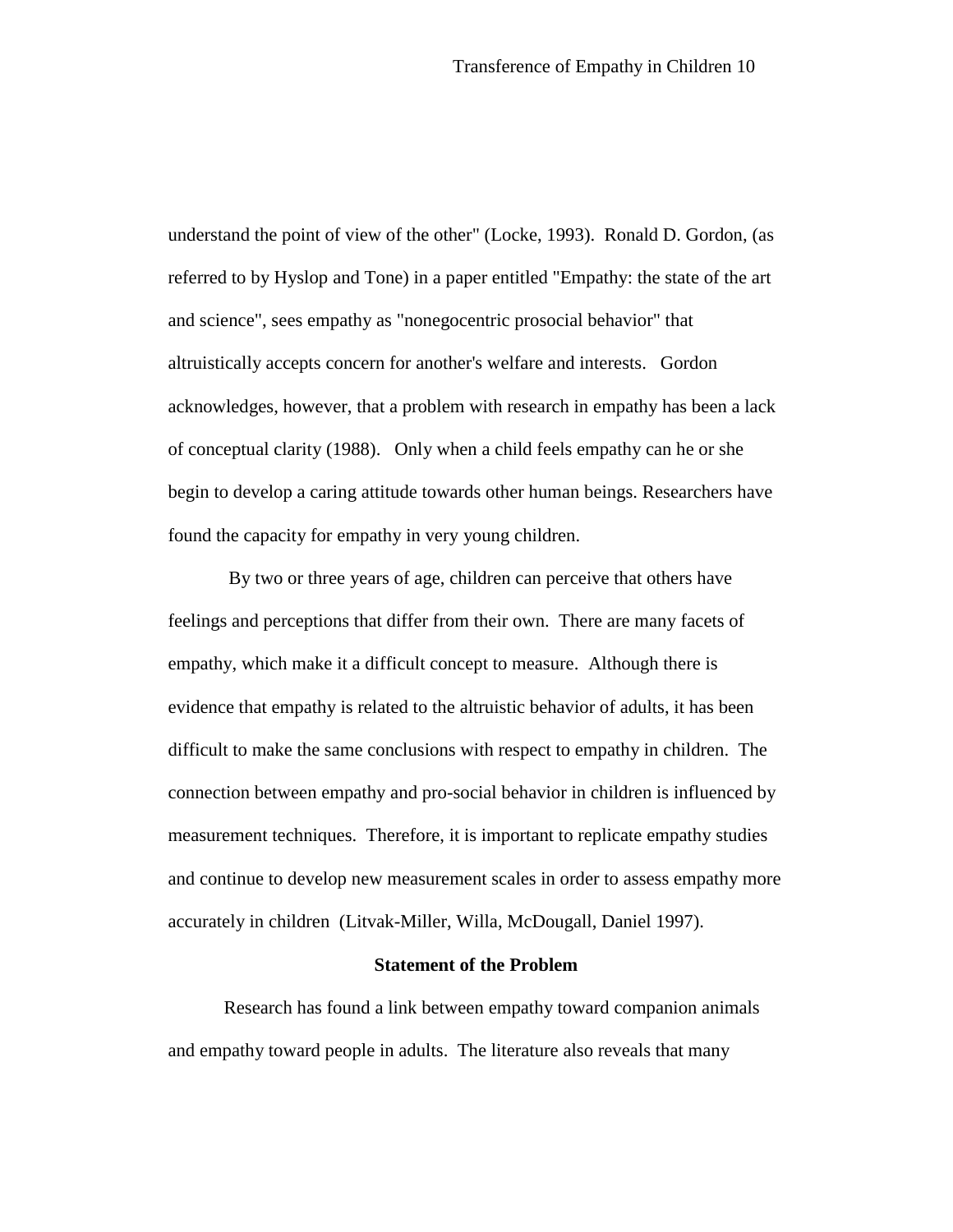altruistic feelings such as caring for animals are developed during early childhood. Therefore, the problem to be focused upon in this study is the relationship between empathy toward companion animals and empathy toward people by children.

## **Purpose of Study**

The purpose of this study is twofold. The first purpose is to review, analyze and critique the literature relating to the empathetic attitudes of children and its relationship to child and companion animal interactions. The second is to formulate a set of recommendations for professionals, parents, and individuals concerned with the welfare of children.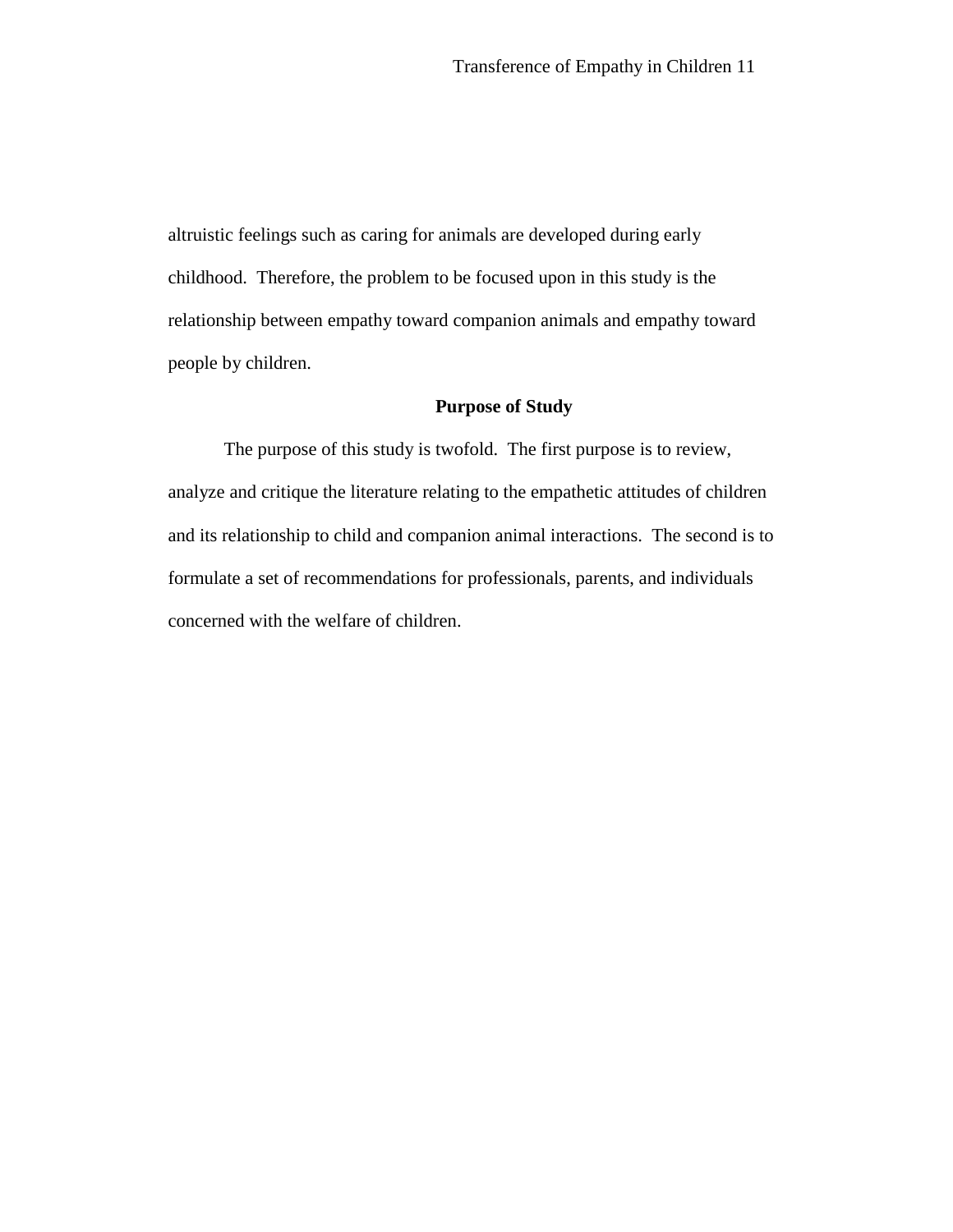## **Chapter II**

## **Review of Literature**

Research in the area of cruelty to animals and interpersonal violence is scattered throughout literature in the fields of psychology, criminology, animal welfare, and social sciences. Because these various fields have separate and disparate reasons for studying cruelty to animals, it is difficult to summarize their findings. Even groups that appear to have similar concerns such as environmental groups and animal activists disagree on what constitutes cruelty. While environmentalists take a pragmatic approach, the animal rights organizations have moral motivations (Motavalli, 1995). Montavalli states that environmentalists tend to be pro-science and that often means they have no sympathy for the antivivisection movement, especially when it comes to lab smashing.

> The greens aren't likely, for instance, to send bail money to Animal Liberation Front activist Rod Coronado, recently sentenced for his role in an arson attack on a Michigan State mink research lab (1995).

The association between cruelty to animals and violence against people is not completely accepted by psychiatrists for a number of reasons. For one thing, there is concern about putting too much emphasis on one single symptom. Clearly, we cannot say that violent behavior is related to one character trait any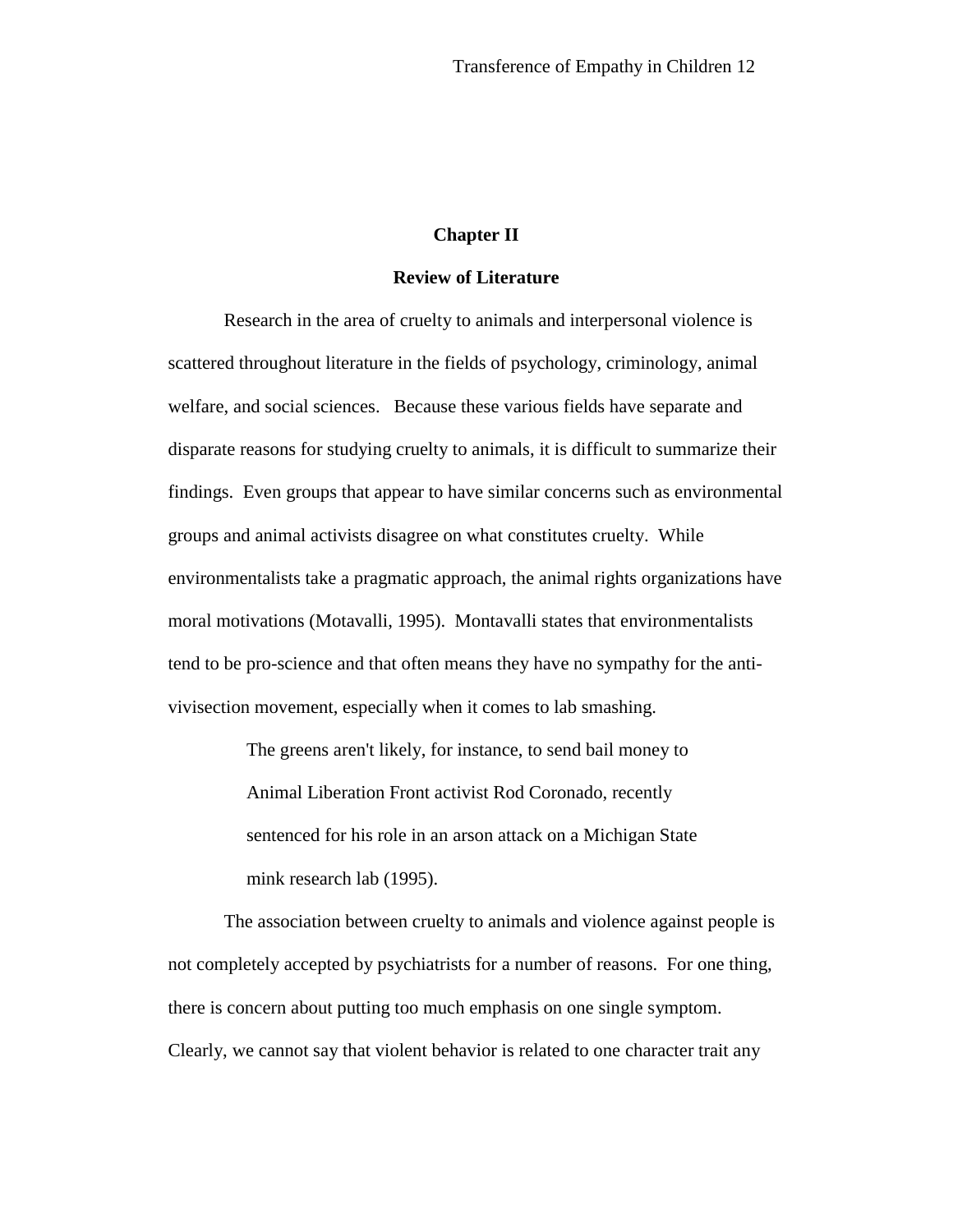more than we can say whether heredity or environment is the single predictor of a child's behavior. Studies that have tested the association between cruelty to animals and violent behavior have resulted in contradictory findings.

Felthous and Kellert (1987) reviewed several studies pertaining to animal cruelty for the purpose of finding whether scientific literature shows an association of "repeated, substantial cruelty to animals in childhood and later violence against people that is serious and recurrent" (cited in Lockwood and Ascione, 1998). Their review found that most studies finding no association did not define the behavior of "cruelty". In other words, a single violent act could be considered "cruelty". Swatting a fly could also be considered "cruelty". In contrast, the studies that identified recurrent impulsive violence found an association with animal cruelty. Methods of data collection were also reviewed, and the authors found that researchers using the "chart method" of written information found no association, while those interviewing the subjects directly found an association. While the authors admit that clinicians can be biased in their data collection, they emphasize that interviews must be thorough. Further research is needed, but replication studies should apply the "minimal methodological rigor" and use the direct interview method of data collection (1998).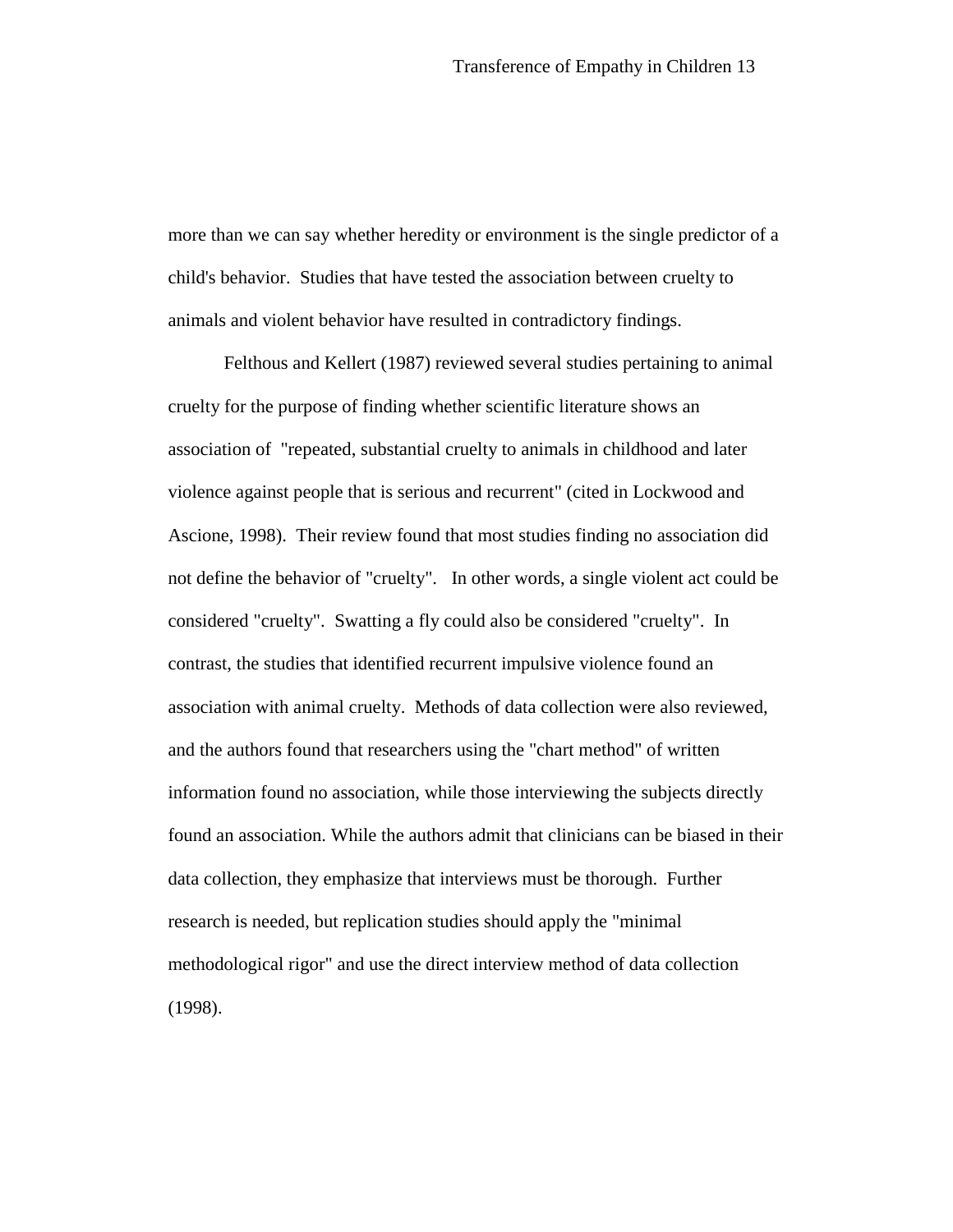### **The Violence Connection**

Society has generally categorized acts of violence as street violence, cruelty to animals, child abuse, and domestic abuse, among others. However, there is growing evidence that violent acts are not all separate and distinct, but part of a cycle. The factors and influences that foster violence towards humans and animals spring from the same roots (Allen, 1998). According to Ascione, studies confirm that in households where domestic abuse is present, pets are fifteen times more likely to be harmed or killed than in households where there is no domestic violence. But the danger to pets is only part of the story. While people who commit domestic abuse are more likely to harm pets, the reverse is also true. Research shows that those who abuse animals are also much more likely to commit acts of violence against people. This connection is supported by many studies. The Massachusetts SPCA, for example, looked at records of people convicted of animal cruelty and found that 70 percent had committed at least one criminal act and another 38 percent had committed acts of violence against people. It appears that these violent behaviors form a continuing cycle. Children who commit violent acts against animals at an early age are at high risk of moving on to commit other acts of violent crime. Very often, these individuals were abused themselves. A study of convicted murderers found that of those who had been sexually abused as children, 58 percent had committed acts of animal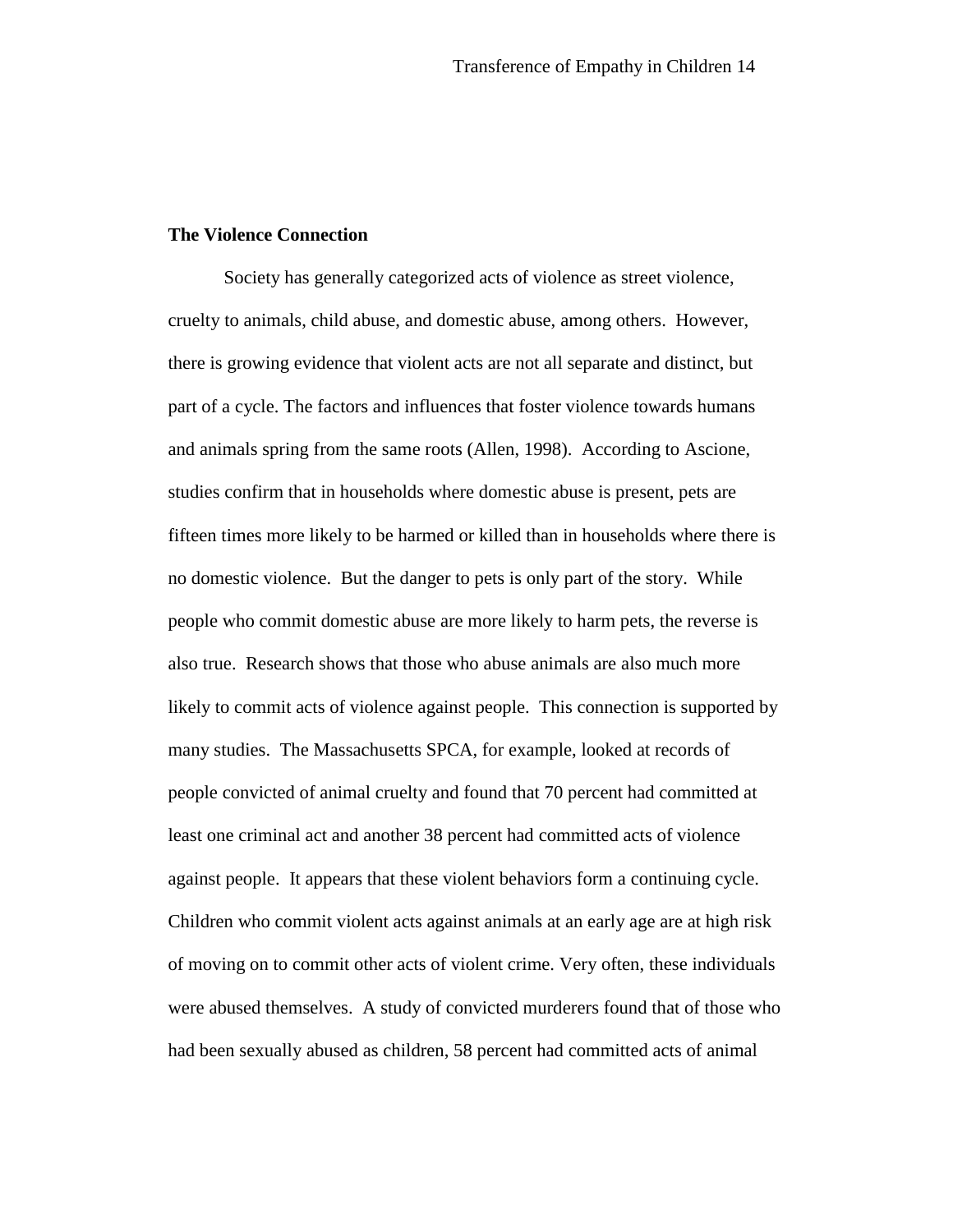cruelty (compared to 15 percent of convicted murderers who had not been abused). Although childhood cruelty to animals is considered a predictor of adult violent behavior, it does not mean that every child who is abused or who commits or witnesses animal abuse will go on to become a criminal or abuser. Statistics don't indicate how many or few children will commit acts of violence in later life, only that a history of domestic violence is an important risk factor. With 969,000 cases of child maltreatment reported by child protection service agencies in 1996 alone, there's a lot of risk (Allen, 1998).

 Several studies show evidence of the human animal abuse connection. Allen reports that in Ascione's study of women in a Utah shelter for battered women, "nearly one in four reported that concern for their pets had kept them from coming to the shelter earlier." Almost as many reported "coercion" as their partner's motive for harming a pet. Perpetrators often make such threats or carry them out to keep another from reporting the abuse- or leaving. The same study found that 71 percent of battered women who owned pets reported threats against their companion animals while 57 percent reported actual harm. In another study by Ascione, children of mothers in a "safe house" were interviewed. Seventy percent of these children reported witnessing animal abuse that involved "pain, discomfort, torturing or killing the pet." Pets are often victims in a domestic violence "pecking order". In one study, 16 percent of women interviewed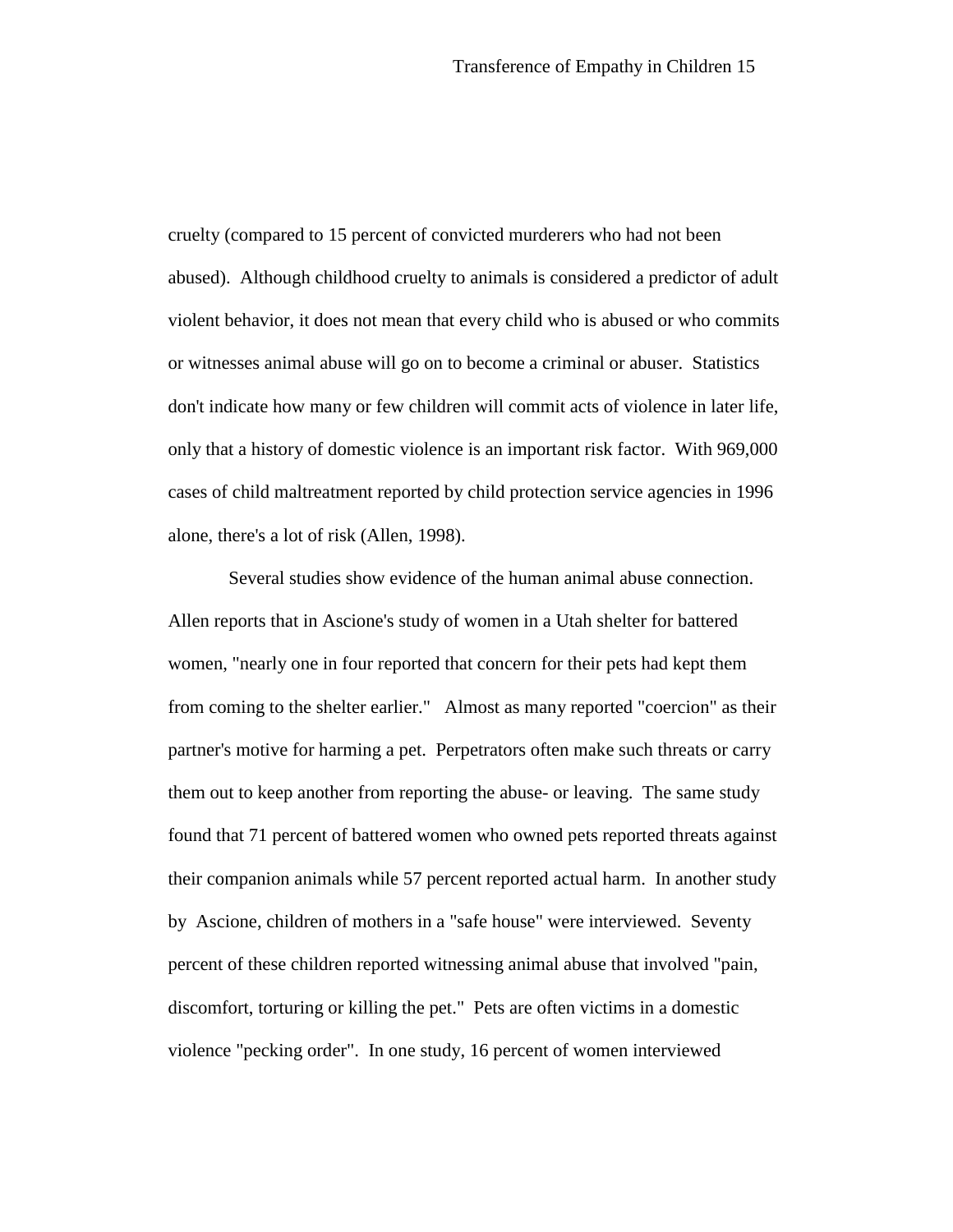admitted directing their own anger at children or companion animals, and several also reported that one of their children had abused or inflicted harm upon a pet. Still another study by the Royal SPCA of Britain found that of 23 families being investigated for companion animal abuse, 82 percent were also on record with social service agencies as having "children at risk" (Allen, 1998).

A study of 267 college undergraduates explored the link between corporal punishment (excluding spanking) by parents and the perpetration of animal abuse. The findings revealed that males who abused animals in childhood or adolescence were physically punished more frequently by their fathers, both as preteens and teenagers than males who did not perpetrate animal abuse (Flynn 1999).

#### **Fostering Empathy in Children**

 Negative aspects of behavior have been the focus of many studies. "Aggression, anxiety, guilt, and self-centered motives and behavior have been so much the cloth of theory and research that questions of a "softer" side of young human beings seems almost unscientific" (Yarrow, Scott, and Waxler, 1973). There is a definite need to study the positive behaviors in children to determine how these behaviors are fostered.

Empathy, kindness to others and altruism are all closely related concepts that are referred to throughout the literature. Regardless of which specific concept is discussed, there is a general purpose in studying these behaviors in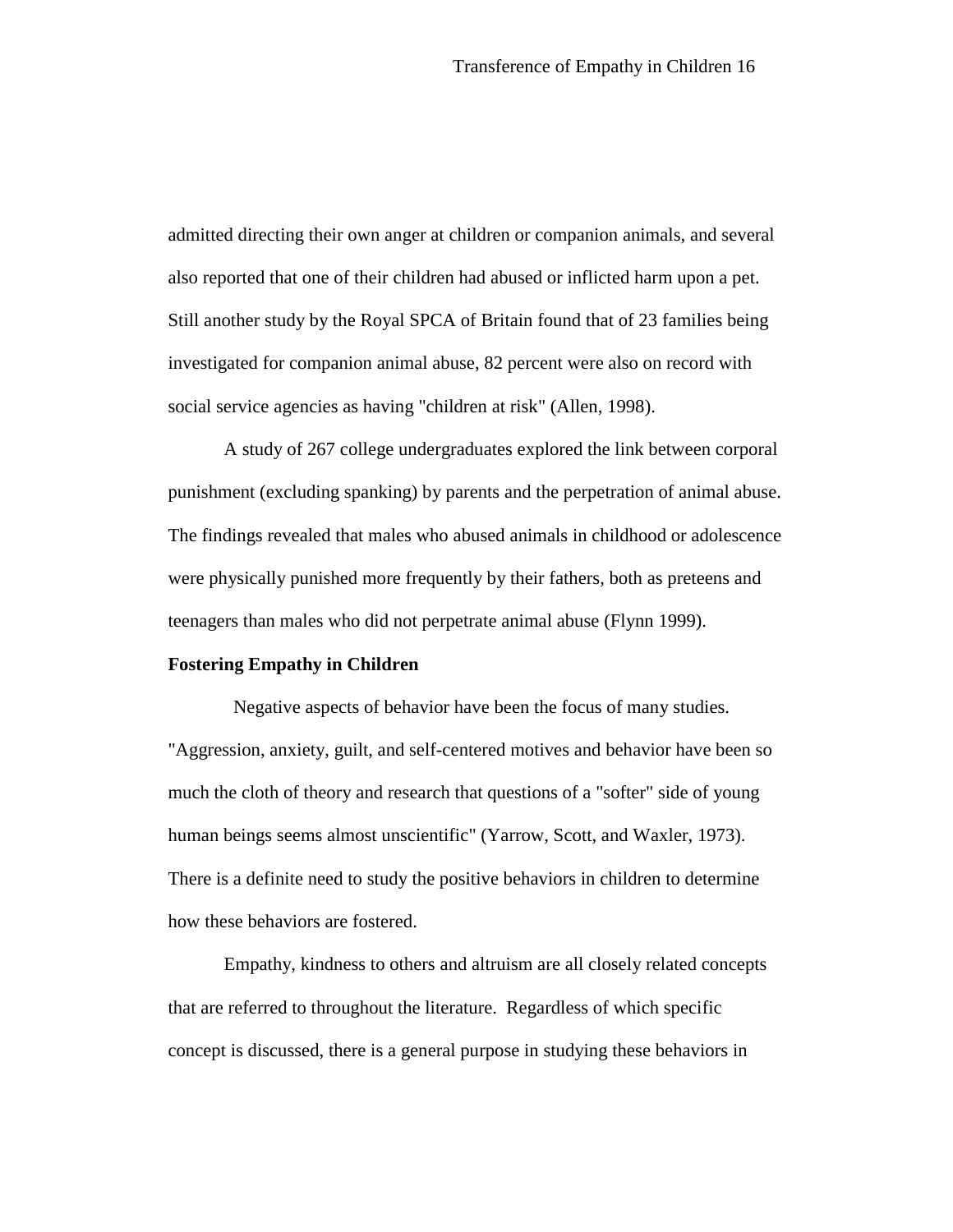children. There is a need to study early manifestations of kindness or altruism to understand how, in the course of development these behaviors are fostered, suppressed, and specifically channeled (Yarrow, 1973).

Whether empathy can be "taught" has long been debated. There is a general agreement that the ability to empathize with others is conducive to healthy interpersonal relationships, yet there is much controversy as to how empathy develops and whether it can be taught. One of the reasons for this controversy is that the definitions of empathy in the literature have been confusing and contradictory. Schafer (1959) defined empathy conceptually as an "inner experience of sharing in and comprehending the momentary psychological state of another person" (cited in Hatcher & Nadeau 1994). Other definitions focus on the cognitive aspect of empathy; i.e. an ability to "understand" another person's situation. Still others emphasize the affective aspect of empathy as an ability to "feel" for another person. It is easy to see the problems in teaching a concept that is defined in so many ways.

Despite the confusion in definitions, there is some evidence that empathy can be taught. In a study of college students, a group trained in peer-facilitation skills showed improved empathy scores more than a group that did not receive such training. Furthermore, although the college females began with higher empathy scores than the males, the changed scores resulting from training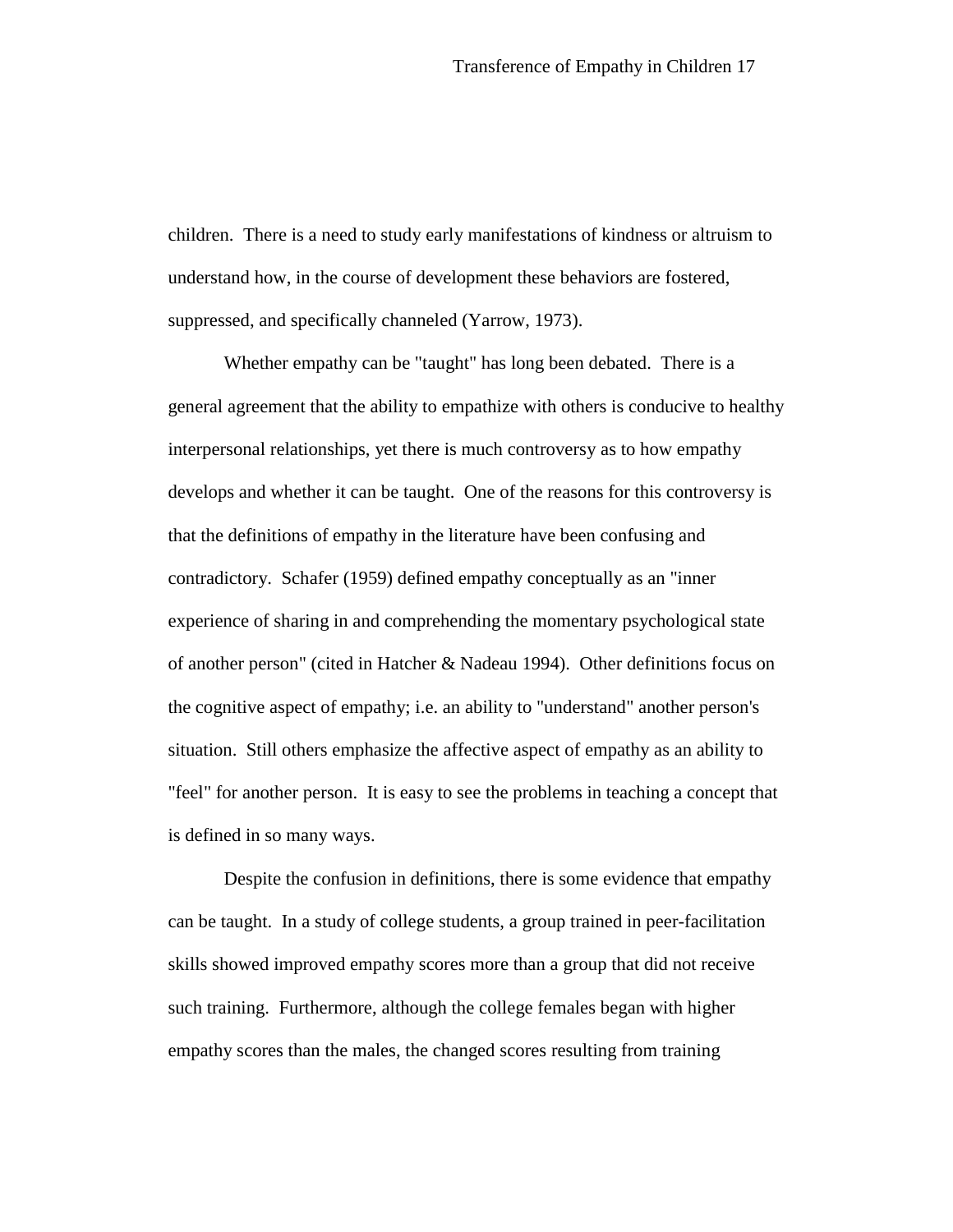sessions were equal for males and females, suggesting that males are as trainable as females (Hatcher & Nadeau, 1994). There are a number of studies in the literature, which suggest that adults who show little empathy can be taught such skills. The authors of such studies suggest that their subjects must be developmentally ready for training, and that a capacity for empathy ripens over time. (Dalton and Sundblad, 1976; Guzzetta, 1976; Therrien 1979).

How do these findings relate to children? Can children also be taught empathy? Learning concern for others is a basic component to developing empathy. We know that infants are entirely "me" centered; that a child must first recognize others as human beings with basic needs similar to their own in order to develop concern for them. According to the literature on child development, this recognition of others begins to develop early in life. Children as young as two or three years of age can perceive that others have feelings and perceptions different from their own. Children at this age are able to experience sympathetic distress, and act on it while recognizing that the other's needs may not be the same as their own. This awareness, called "empathetic concern" is what Hoffman (1975, 1977) labels as the third level of empathy.

 As a child grows in cognitive and linguistic development, this ability continues to expand. By late childhood, the child should be able to empathize with a wide range of emotions, and recognize that people can experience distress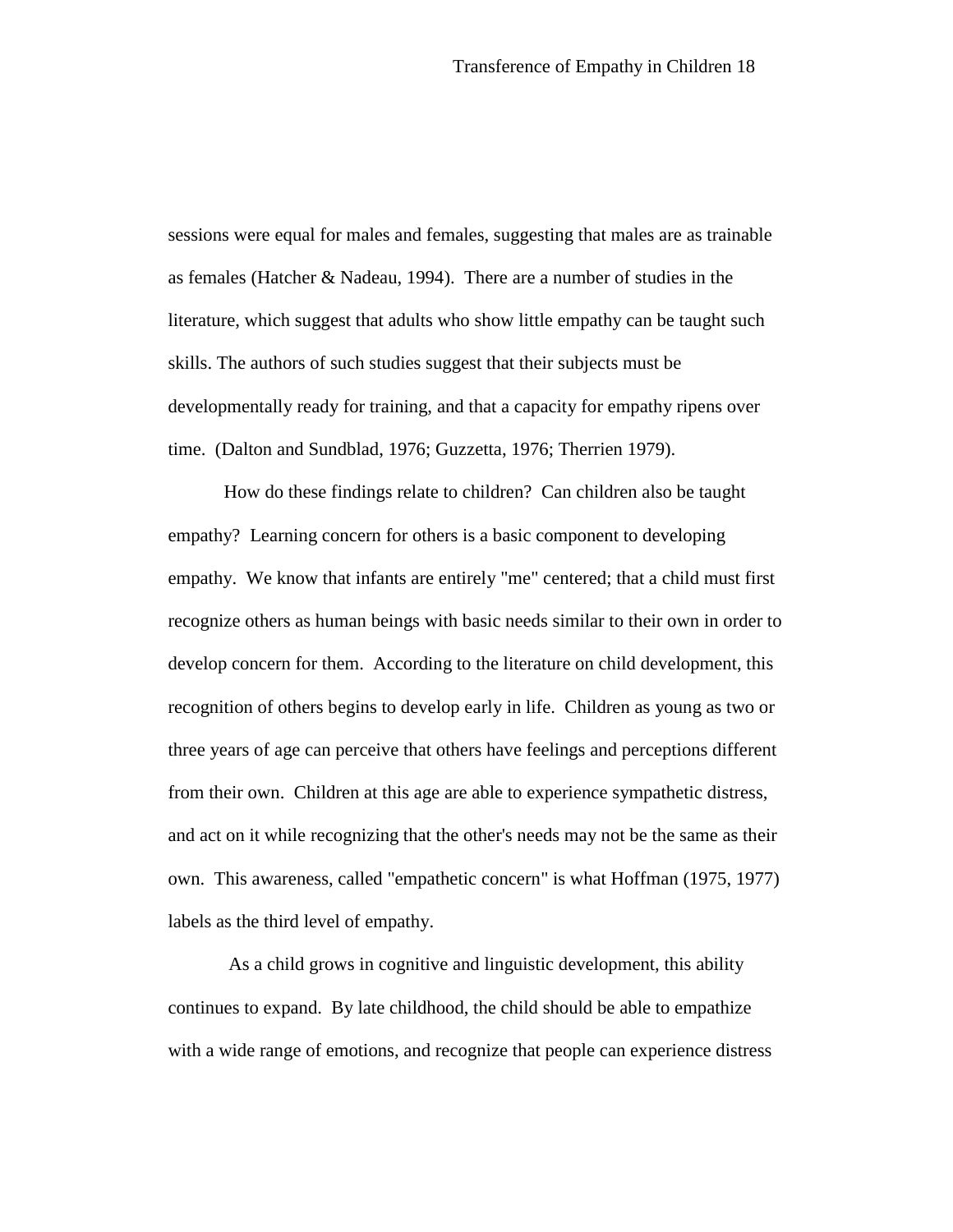not only in certain situations, but also in the context of overall life experience. This gradual development of sympathetic concern for others has important consequences for the relationship between empathy and behavior. But measuring empathy can be as difficult as clearly defining the term. Although many studies have shown no connection between empathy and pro-social behaviors, the problem seems to lie in the frequently used picture/story measurement techniques (Litvak-Miller, Willa, McDougall and Daniel 1997).

An investigation of empathy development in middle childhood (second, fourth and sixth grades) used a multi-dimensional approach including tests, interviews, and teacher-rating assessments. In addition, this study measured four different components of empathy (perspective taking, fantasy, empathetic concern, and personal distress). The results showed that girls were more empathetic than boys, and older children showed more empathetic concern than younger children. The most interesting finding was that "empathetic concern and perspective taking were significant predictors of pro-social behavior" (Litvak-Miller et al., 1997). Therefore, if, as the literature states, empathetic concern begins to develop early in childhood, and recent studies show that empathetic concern may predict pro-social behavior in children, then attempts to teach or foster empathy in children are worth investigating.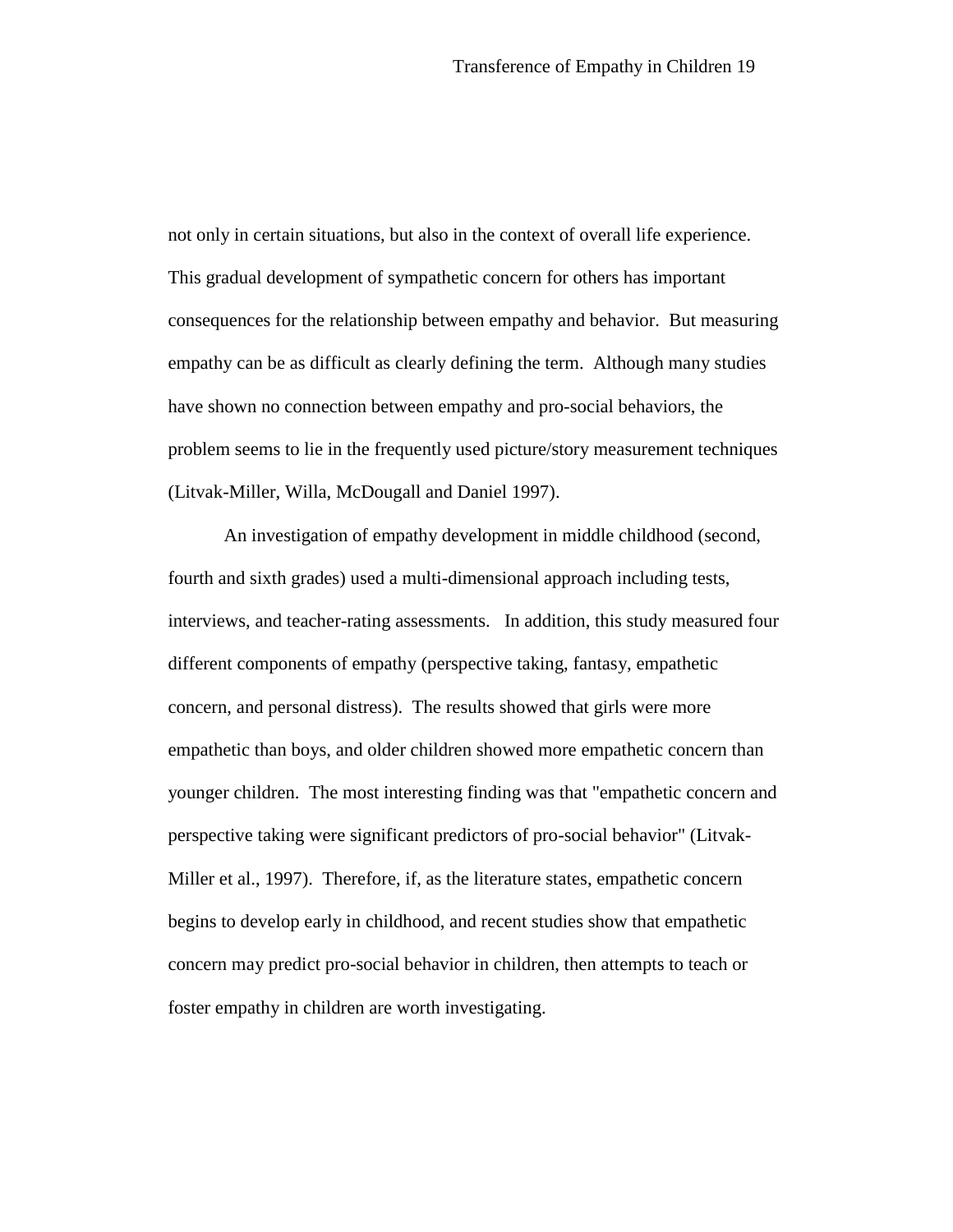## **Programs Promote Child/Companion Animal Relations**

Pets have been used to help children in a variety of ways. Gifted students for example, often need help building relationships with others. Their special abilities can isolate them from their peers, and they may feel that they have few friends. Counselors of gifted children point to the importance of developing empathy so that these children come to appreciate that other people have psychological needs that are very similar to their own. Involving children with pets can help develop personal responsibility, compassion and empathy. There can also be benefits from basic companionship (Cross, 1998).

Students in the Cornell University College of Veterinary Medicine use well-trained dogs to assist developmentally disabled children. The "Cornell Companions" program promotes the belief that pets can make a difference in the physical and emotional well being of those they touch. Students report that the animals bring out the best in children who don't always interact very well with people ("Animal-assisted therapy," 1998). Animals make ideal therapy "assistants" because they don't judge people and don't recognize that some individuals are "different".

> We're learning more about the capabilities of animals while the children learn how to care for animals. This program gives us a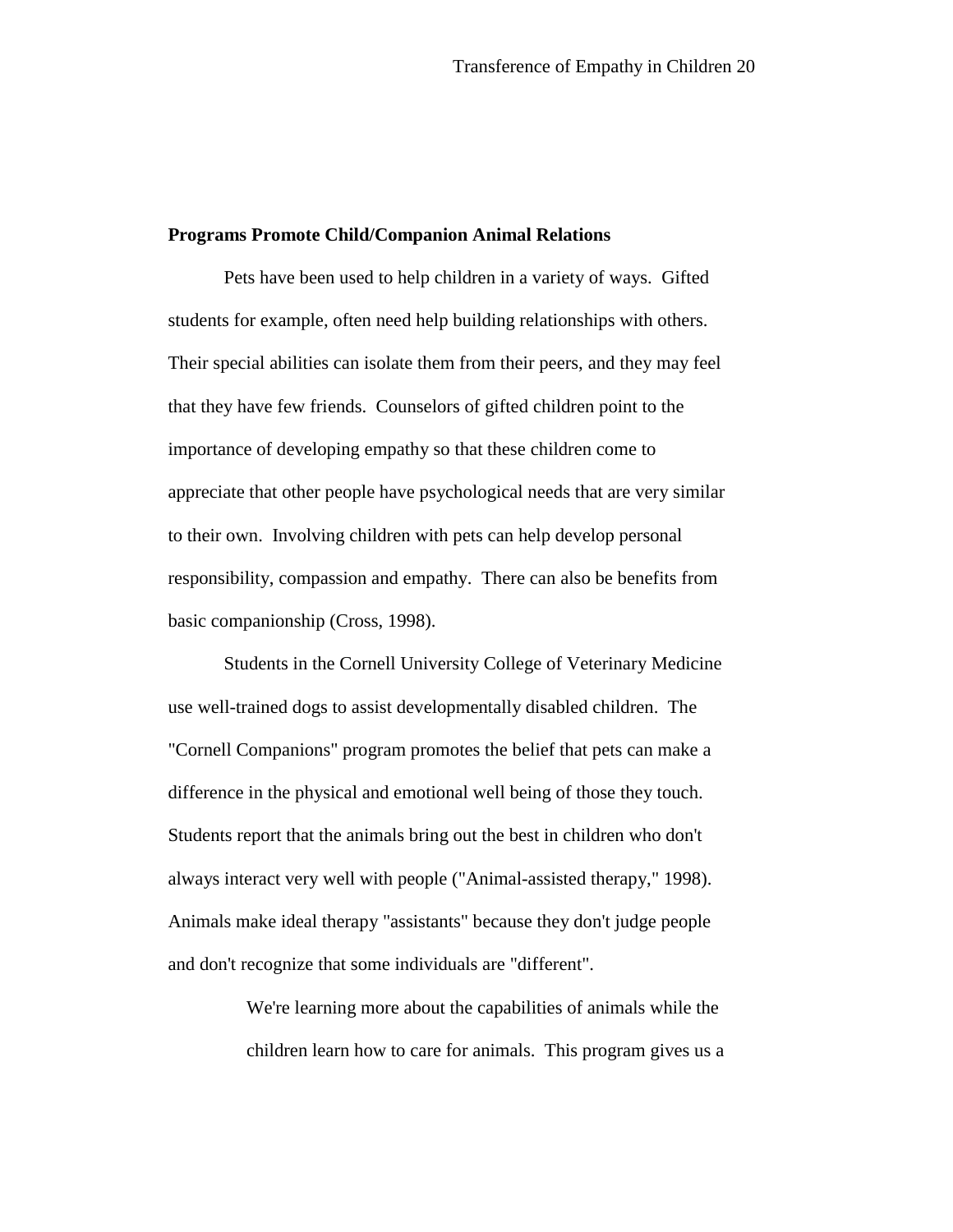chance to cultivate empathy and understanding. We're beginning to recognize that pets are powerful healers, themselves, and that generates a lot of respect for the human/animal bond (1998).

Professional therapists have begun to value the use of companion animals in treating problems as simple as loneliness in elderly patients, to more complex problems such as severe autism in children. Beck describes what has been labeled PFT (Pet Facilitated Therapy) as a "bridge by which therapists can reach patients who are withdrawn, uncooperative and uncommunicative." When first given pets, these patients often have an immediate emotional reaction of joy. After several sessions with companion animals, patients will respond to the therapist and then to other people when previous social contact had been impossible (1983).

In prisons, a pet program has been shown to stabilize problem prisoners. Companion animals can elicit affection and nurturing even from people with a history of violence towards others. In nursing homes and psychiatric institutions companion animals can benefit both the patients and the staff. Working in such institutions where no one is really expected to get better can be depressing. But the implementation of PFT often makes the staff more optimistic, and they in turn treat residents and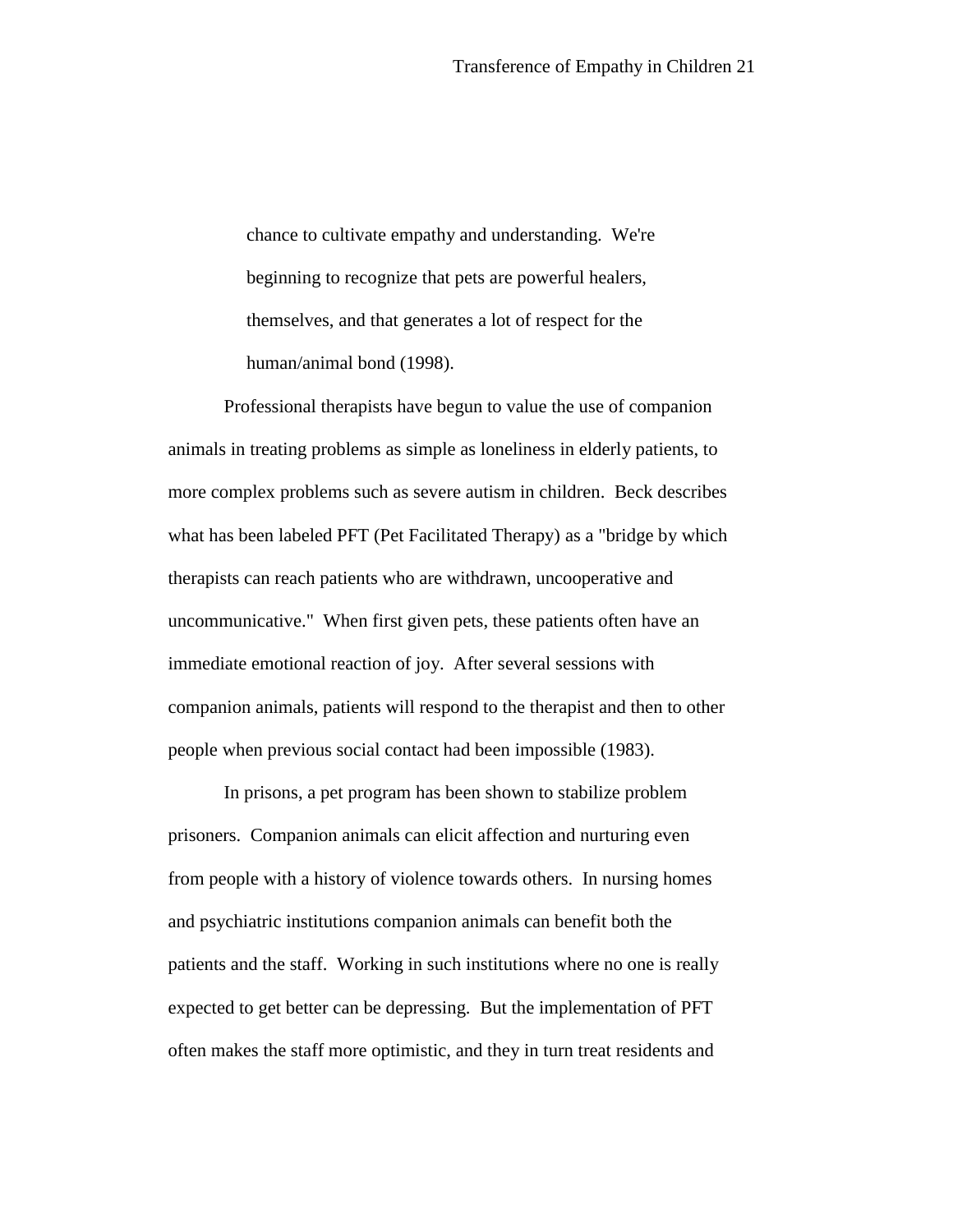the animals with more consideration of the patient's essential humanity (Beck, 1983, p. 162).

 However, Beck cautions that PFT has not been rigorously evaluated. Skilled therapists have made observations, but they have not been confirmed by the kind of controlled experiments that test the validity of more conventional treatments. Obviously, companion animals are not always the answer. In fact sometimes they can cause problems of their own. But these problems and failures are not often reported. If they are reported, it is not with the same enthusiasm that the mass media gives to promoting PFT. Another concern is that most reports about PFT don't pay attention to long range effectiveness (1983, p. 164).

Humane education programs in schools are one way that animal welfare agencies have tried to develop humane attitudes in children. The Hammond Project is one example of humane education that was implemented in every public school in Hammond, Indiana (Vockell and Hodal, 1980). In this program, trained presenters visited classrooms with well-planned lessons designed to actively involve children in discussions of animal life and care. Prior to starting this program, the schools were matched by socioeconomic factors and randomly assigned to three groups, ("light treatment" group received posters and printed materials only, "intensive treatment" group received the entire program with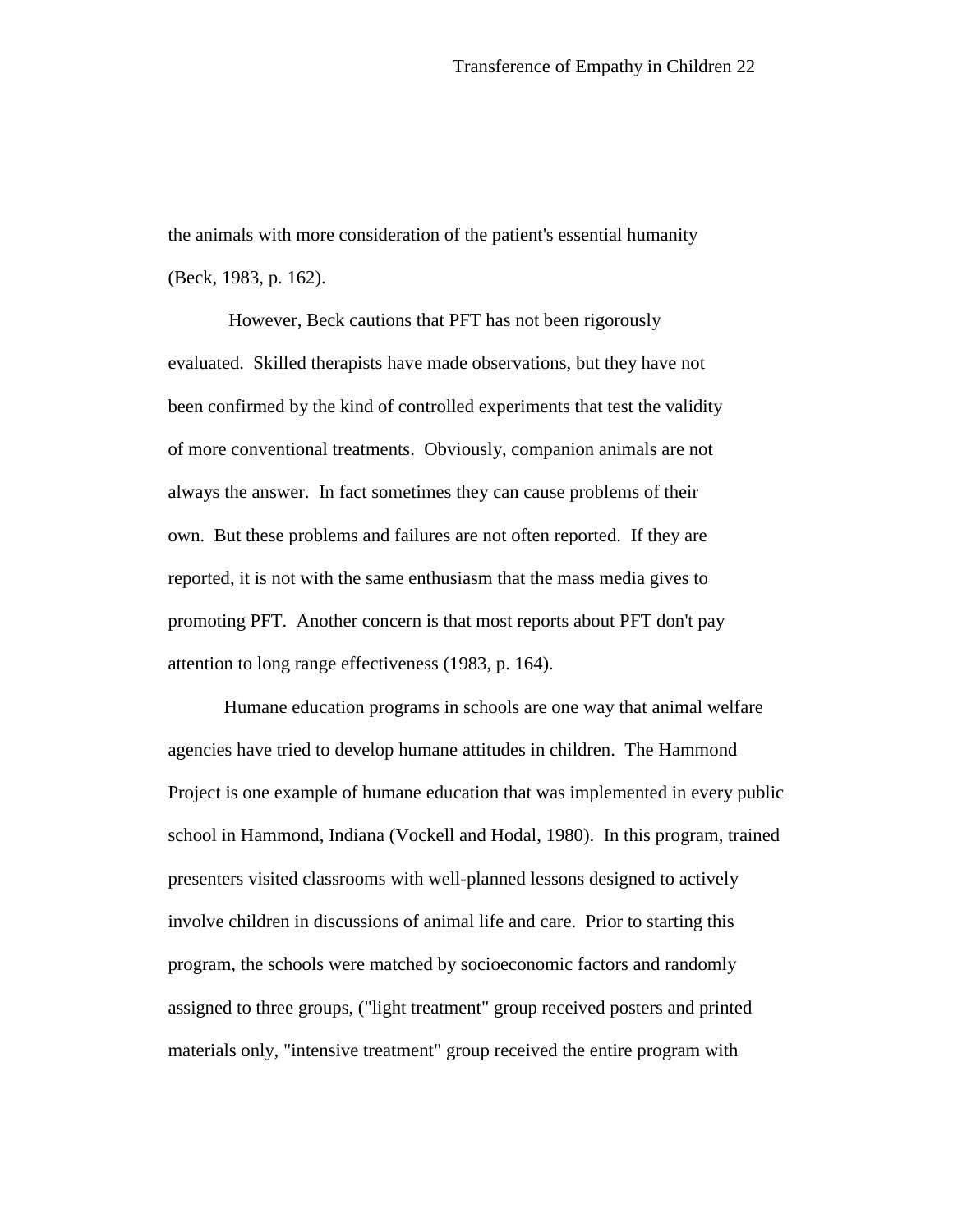trained speakers and a control group, which received neither). The participating children (in grades three through six) were not pre-tested, but were given two forms of a post-test called the "Fireman Test". These tests designed by the authors were intended to measure children's attitudes towards animals by asking children what they would rescue from a burning home. Children were asked to choose from a list of inanimate possessions and pets. Results of the tests indicated there was no statistically significant difference between groups receiving the "light" or "intensive" training (1980). Vockell and Hodal offered possible reasons for the apparent failure of the program (such as failure to pretest) and made suggestions for improving future humane programs.

> We hasten to point out, however, that even negative results are important. Knowing that one course of action is the wrong course is an important step in eventually choosing the right course of action.

Humane attitudes do exist. There are children who respect animal life. We need to find out what methods result in or sustain humane attitudes and incorporate these methods into our programs (1980).

 Ascione reviewed a variety of humane education programs (including the aforementioned Hammond Project). He noted that these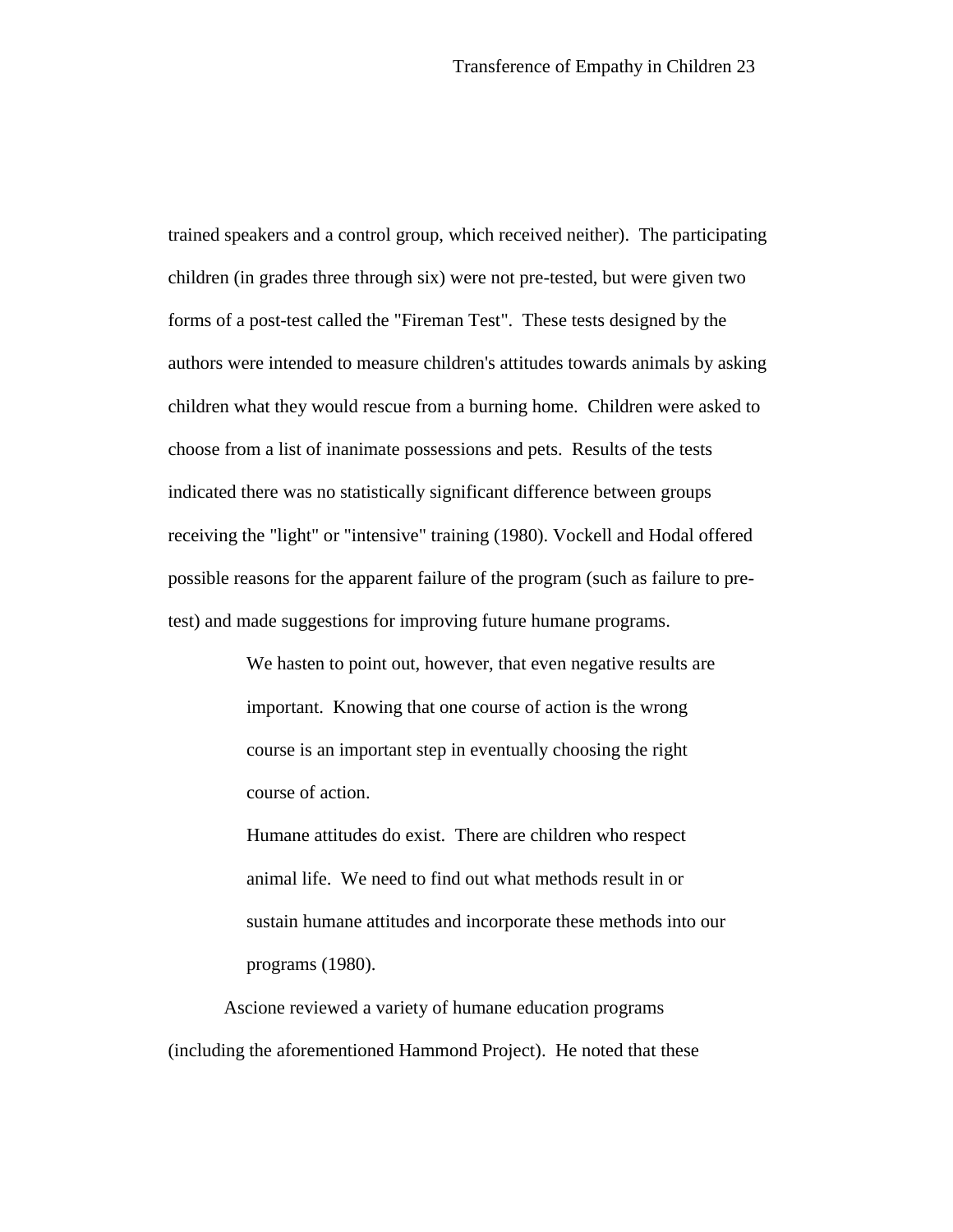programs vary greatly in approach, duration, ages of children, and measurement techniques, and that most have lasted no longer than one school year, (which he called typical "one-shot" humane education programs).

> We cannot use an inoculation model and assume that if humane education is "covered" in third grade, the effects will last till adulthood. We need longitudinal studies that follow children exposed to multiple years of humane education. These studies will allow for a more realistic assessment of intervention effectiveness (1997).

#### **The Transference Theory**

One of the basic assumptions of humane education programs that focus on inter-species relations is called transference or generalization. This concept suggests that teaching children to treat animals with kindness and respect will, in turn, affect the way children treat each other. Currently, we know more about the connection between family violence and violence towards animals than we know about the beneficial aspects of humane education (Ascione, 1997). Research in the area of children's attitudes towards pets indicates that several factors influence attitudes. Pet ownership, parent attitudes, and children's ages were among these factors (Kidd & Kidd, 1990).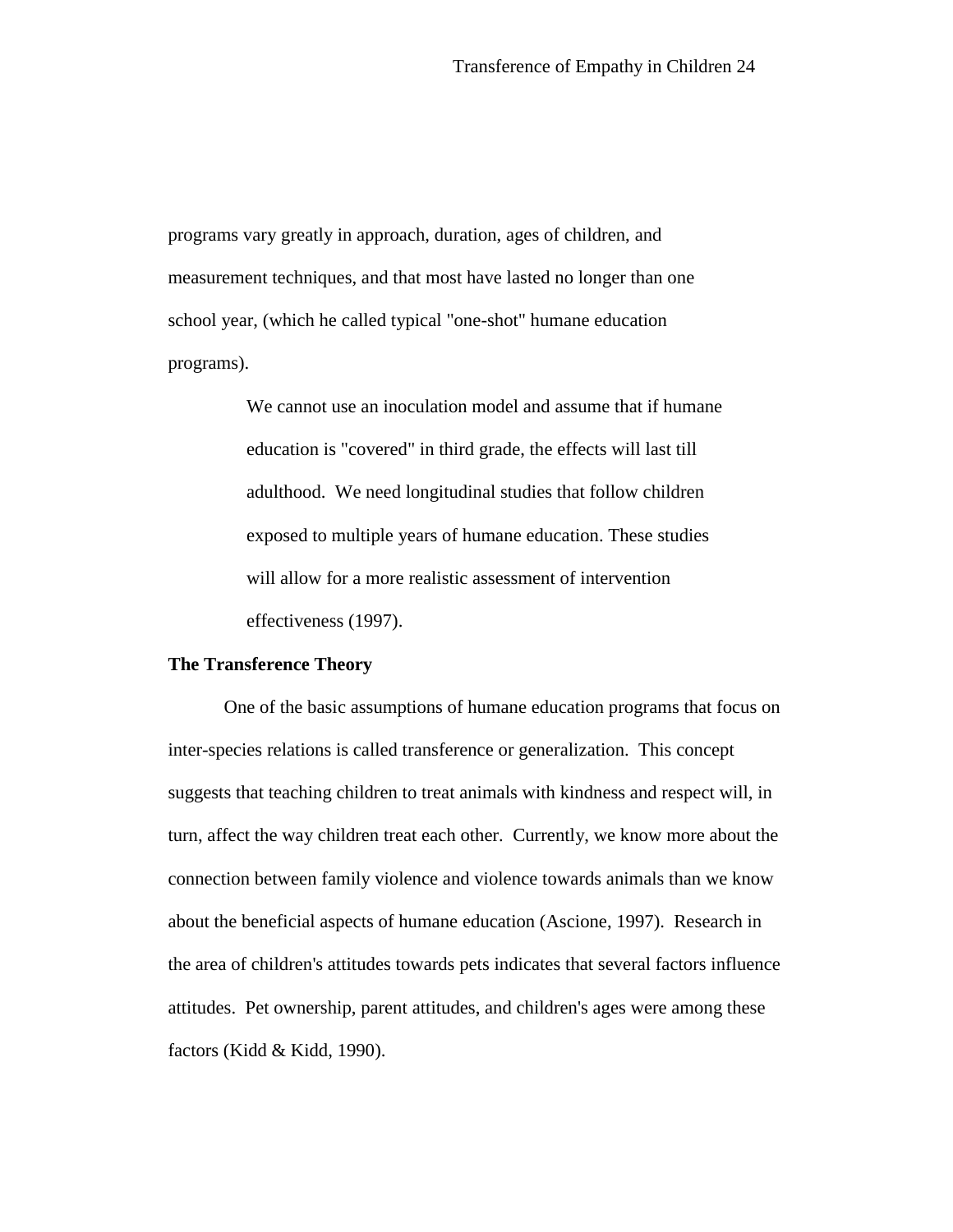Pet ownership does not guarantee a good human-pet relationship. There are many that own pets and neglect or abuse their animals. It is the attachment to animals that is important. Researchers have reported that children's attitudes towards their pets are directly related to the level of attachment to their pets (1990). Nevertheless, pet ownership does influence children's attitudes. Children with pets obviously have more opportunities to interact with pets than children who do not own pets. Playing and interacting with pets stimulates interest. In addition, most children who own pets have parents who consider the pet a member of the family and thus parents model activities and interest towards the family animal (1990).

Results of research tests support the idea that parental attitudes do count. Magnuson, Martinson, and Page (1986) suggest that parent attitudes strongly affect children's attitudes towards pets (cited in Kidd  $\&$  Kidd, 1990). In fact, they found an inter-generational continuity of values and attitudes toward pets, with the children having more positive attitudes than the parents, indicating that there are variables other than parental attitudes which affect the formation of children's attitudes (1990). The age of a child is connected to his or her attachment to pets. The literature shows that development of empathy is also connected to age. As the child develops from infancy to adolescence, the emotional matching as well as the range of emotions to which one responds steadily increase (Hoffman, 1978,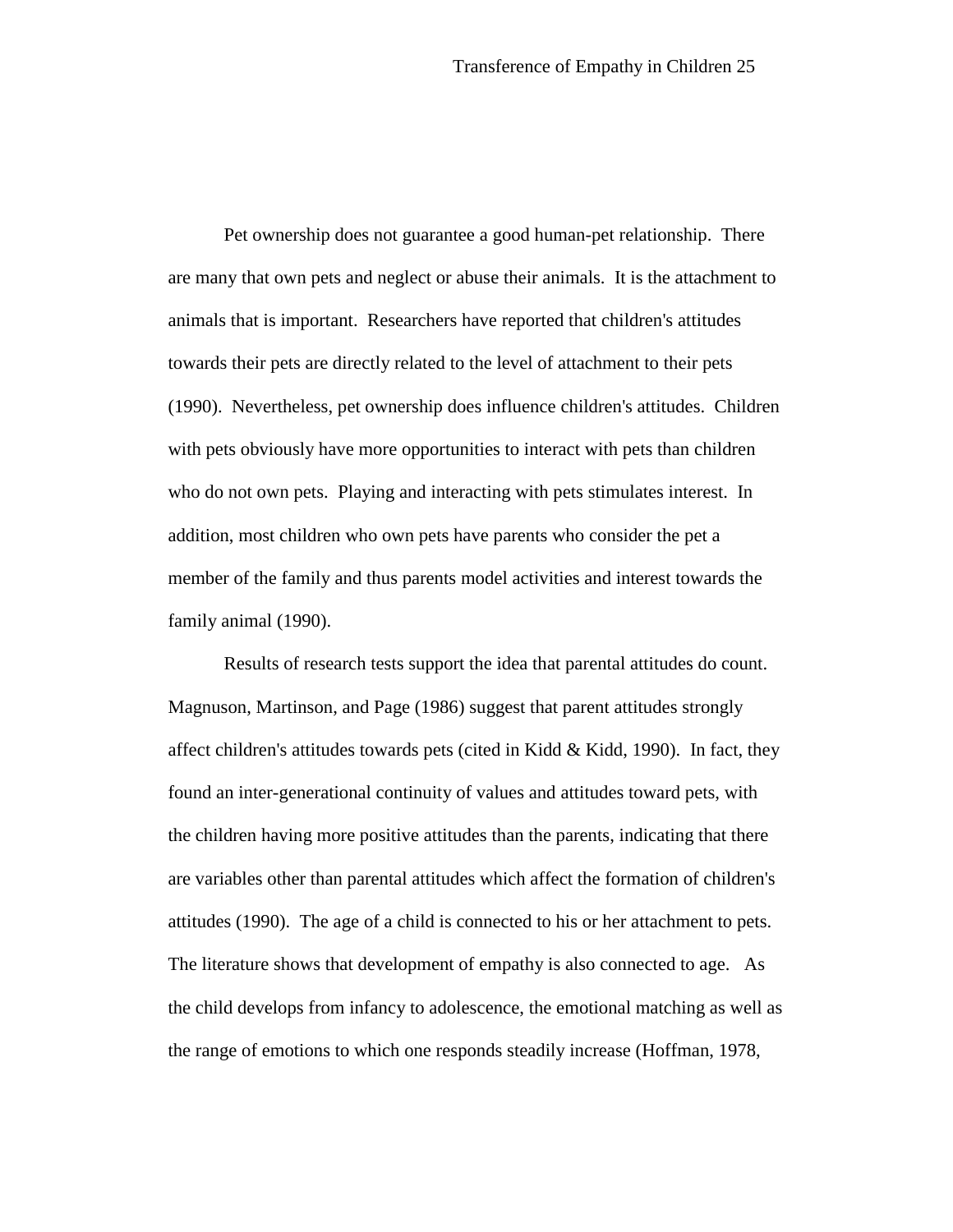1982), and it is probable that relationships with pets develop along the same lines (1990).

What is the relevance of this developmental relationship? Is there "transference" between empathy towards companion animals and empathy towards humans in children?

In the most significant study of humane education, Ascione assessed the impact of a yearlong school based program on two groups of children. The younger group consisted of first and second graders, and the older group was students in fourth and fifth grades. Generalization to human-directed empathy was also measured. Since prior programs were given so little time (10 hours or less in a school year), this program allotted 40 hours of instructional time, to determine whether more intensive instruction would make a difference. Teachers were trained to use the National Association for Humane and Environmental Education's (NAHEE) curriculum guides. These activities and guides were designed to be used as part of regular instruction in language arts, social studies, math, health and science. The study used a pretest-posttest design with 16 classrooms randomly assigned to an experimental group  $(E)$  and 16 to a control group  $(C)$ . Four instruments were used to measure all C and E group students at the start and end of the study. Results of the study showed that for the younger children, there was a significant positive correlation between scores measuring humane attitudes towards animals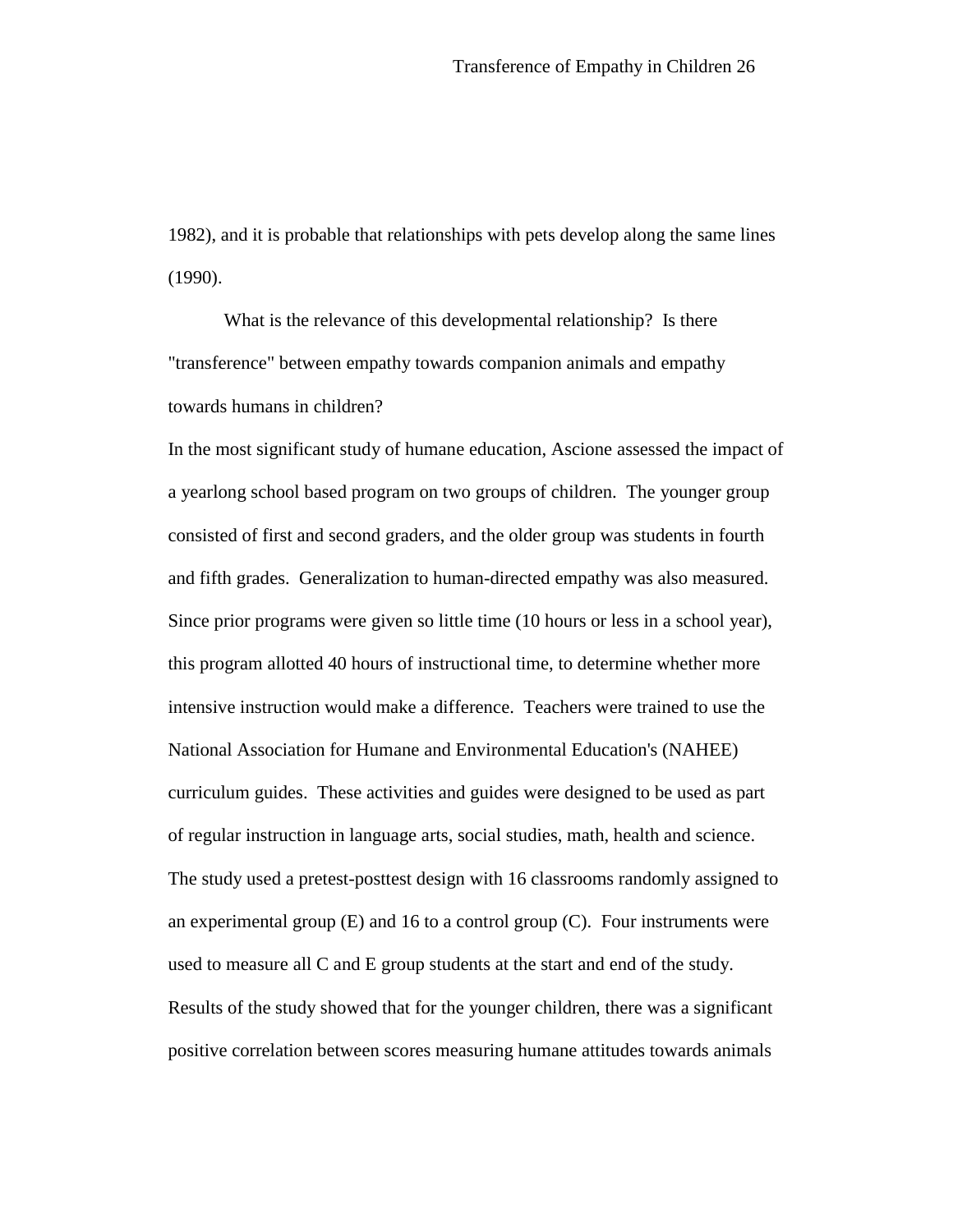and those measuring humane-related empathy. For the older children the correlation was also positive and statistically significant.

> These correlations provide evidence for a clear yet nonredundant relation between children's attitudes about the treatment of companion and noncompanion animals and their human directed empathy as measured by the B-P (Bryant Primary Empathy Measure) and B-I Bryant Intermediate Measure) (1992).

After reviewing and testing many humane education programs, Ascione concluded that children's attitudes towards the treatment of animals can be enhanced (1992). He calls the significant correlation (though moderate in size) between attitudes and empathy measures "encouraging" (1992).

> That children's attitudes towards the care and treatment of animals have significant relations with human-directed empathy is important for our understanding of the role of companion animals in the lives of children. In addition, these positive relations serve to tie research on companion animals with the literature on the role of empathy in children's general moral development (1992).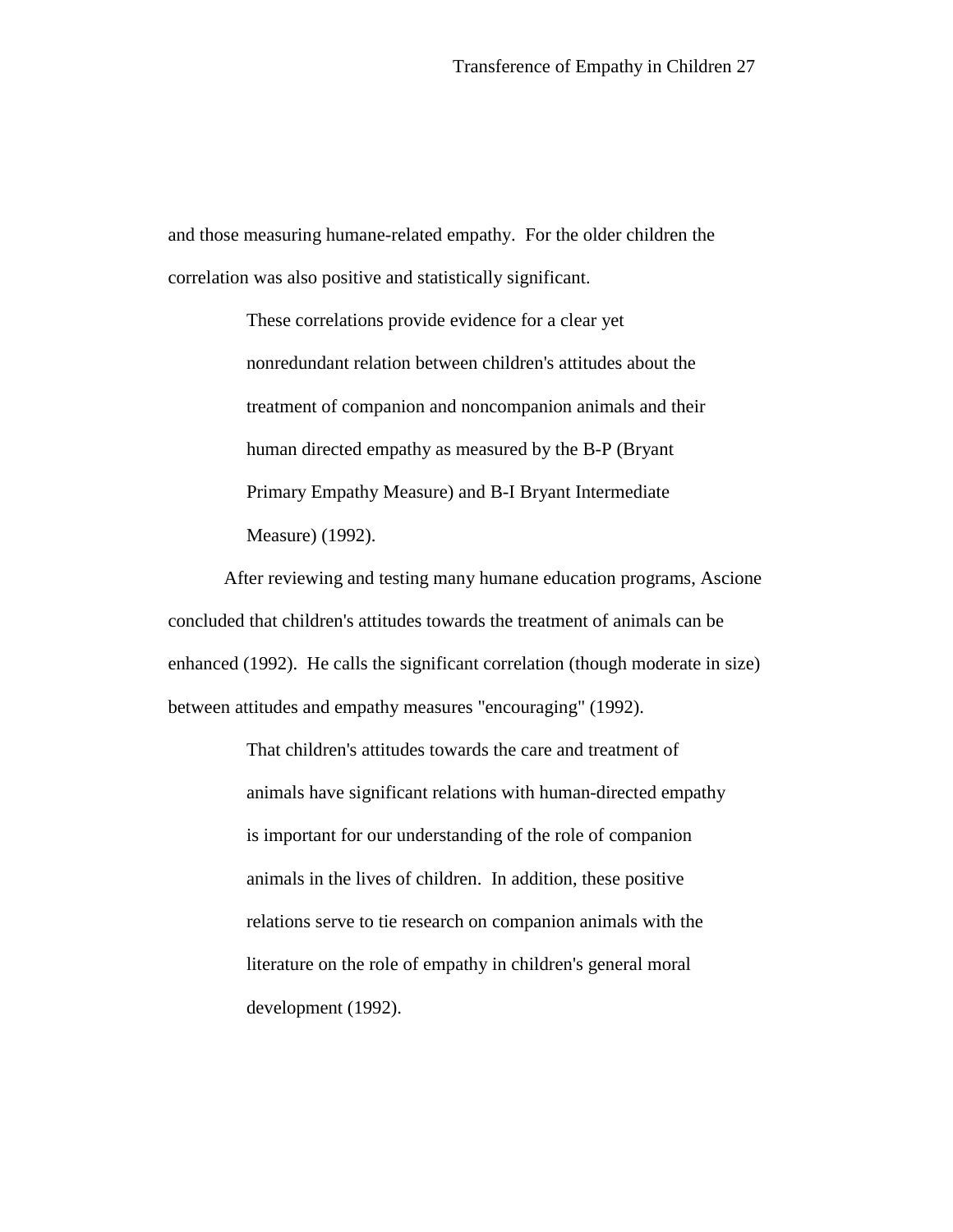This is truly encouraging for anyone interested in the well being of both children and animals. Almost every author cited in this paper, called for further research. Their call is an important one; the potential benefits are enormous.

In conclusion, this review of literature reveals that there is a broad interest in the area of interpersonal violence and violence toward animals. The literature shows that there is also interest in learning how prosocial behaviors such as empathy are developed in children. Programs such as Pet Facilitated Therapy and humane education have been implemented to benefit both children and animals. The Transference Theory suggests that if children are taught to be kind to animals, they will in turn, learn to treat one another with respect and kindness. However, none of the literature can offer indisputable evidence that children actually benefit from humane education programs, or that they are able to transfer empathy toward companion animals to empathy toward humans. Therefore, in order to prevent violence and promote empathy development in children, parents and professionals must take steps to accomplish their common goals.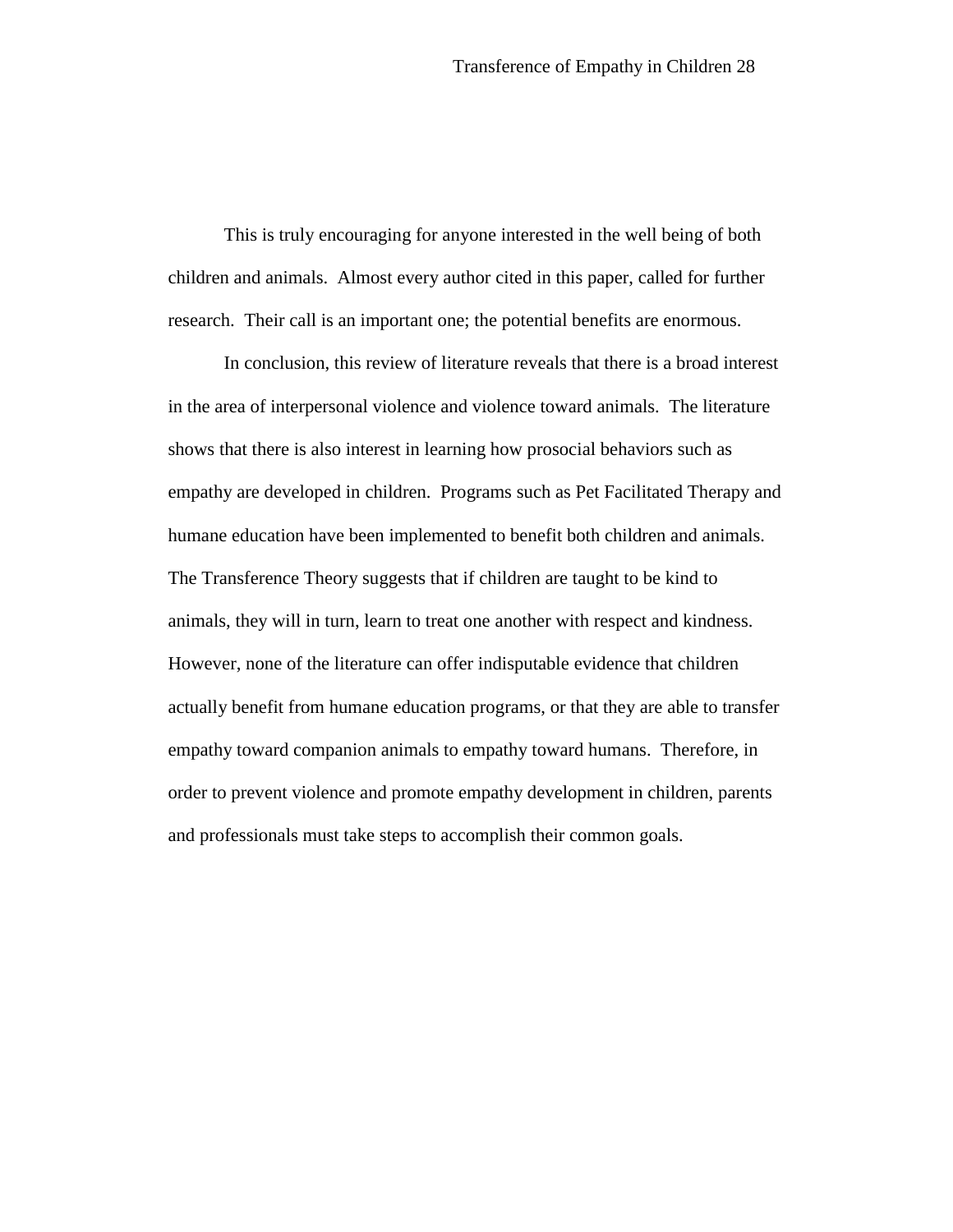## **Chapter III**

## **Critique, Conclusion, and Recommendations**

## **Critique and Conclusion**

A review of the literature reveals that there is much concern about the nature of interpersonal violence and cruelty to animals in our society. Psychologists, teachers, law enforcement, social services and humane societies share an interest in curbing violent behavior, particularly in children. There is an abundance of evidence in the literature that a connection exists between violence towards people and violence towards animals. However, various programs designed to enhance child/companion animal relations have produced contradictory findings. In order to promote such programs and develop new approaches to healthy child/companion animal relations, several issues must be addressed.

Violence in our society has been the focus of many studies over the years. The literature recognizes that violent acts are often part of a continuing cycle. Even Sigmund Freud was aware of a violence connection as evidenced by his warnings that clinicians pay attention to children who are cruel to animals. But research conducted in this area is confusing and contradictory. Some of the confusion is due to the various definitions of cruelty. There is disagreement among both professionals and lay persons as to what constitutes "cruelty".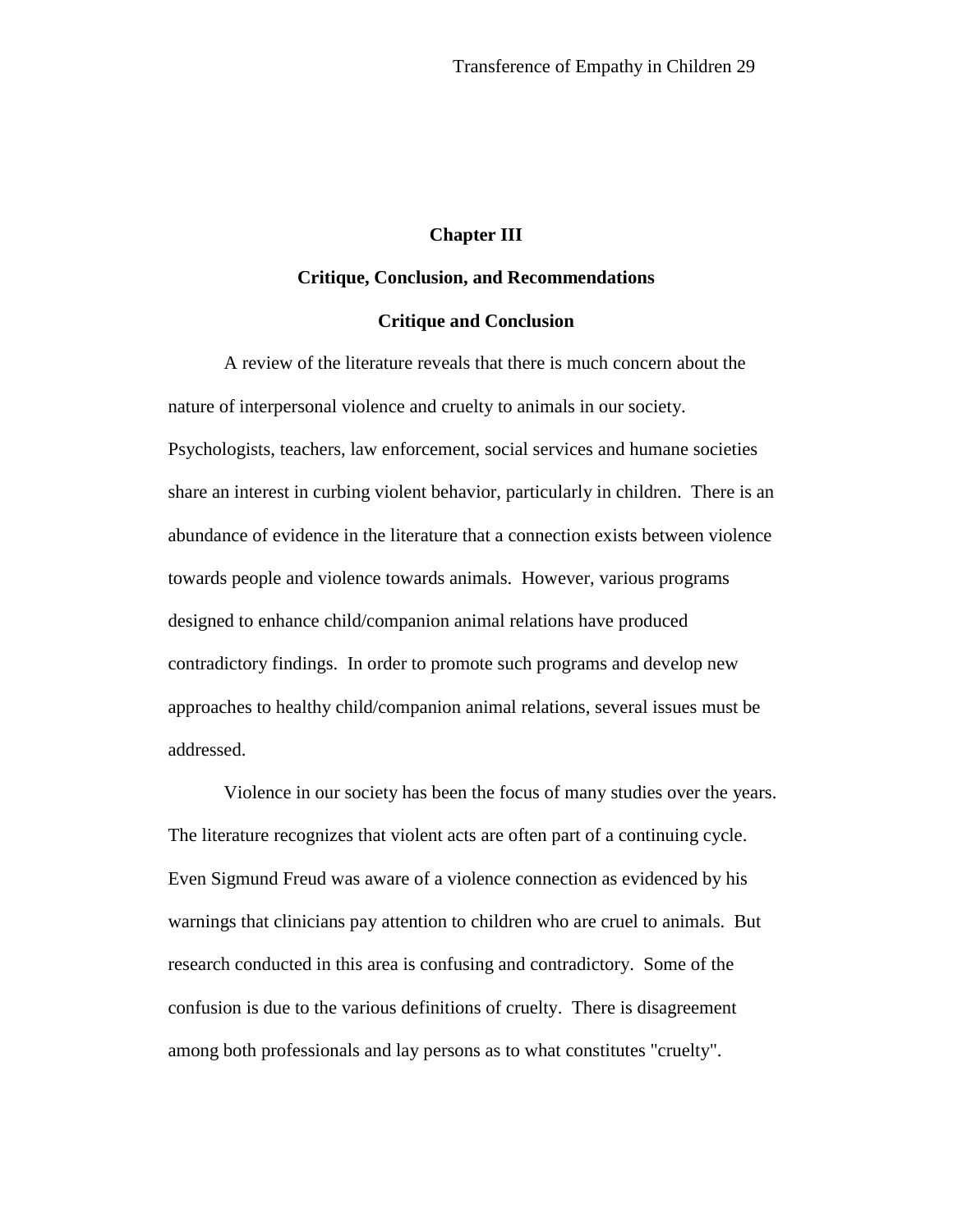Animal rights organizations may believe harming animals for any reason constitutes cruelty, while others such as environmentalists may view scientific use of animals (such as medical research) necessary and not "cruel". People often place more value on (or deem more important) one species of animal over another. There are even discrepancies in our court systems. Punishments and fines for harming horses, for example, are more severe than for harming cats or other companion animals. Conducting and comparing tests to measure cruelty to animals is difficult when researchers have differing ideas about the concept being measured. Furthermore, methods of data collection vary from one test to another. This has a direct affect on test results. Written tests and interviews are the two most common methods of collecting data for research in this area. Some studies have used the written test method, other studies have conducted various types of interviews, and still other studies have used a combination of both methods. This review of literature found that research showing a connection between violence towards people and violence towards animals had two common elements: first, the term "cruelty" was clearly defined; second, the direct interview method of data collection was used. Further research in this area should utilize these findings. Considering the enormous number of both child and animal abuse cases reported annually in this country, more research is desperately needed.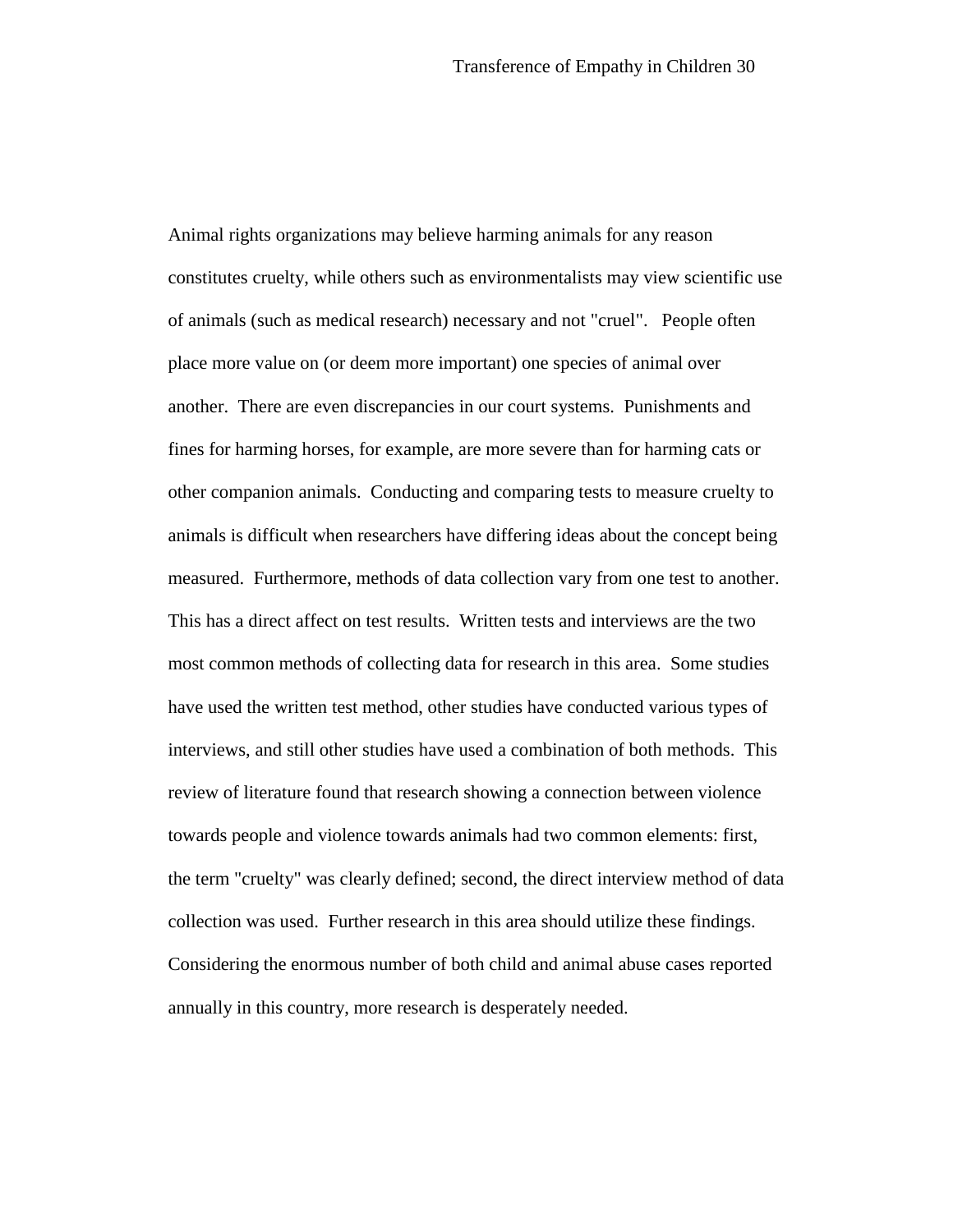Promoting empathy (whether human or animal directed) requires knowledge and understanding of positive social behaviors and how those behaviors are developed in children. Once again, the literature is controversial. Empathy has been defined in many ways. Professionals in child development fields differ in their theories as to when and how children can experience empathetic feelings towards others. Measuring empathy is no easy task, especially when children are the subjects. Along with the usual concerns (such as interviewer bias) when conducting research, children present new concerns. Some question whether children give truthful answers on tests and in interviews, or whether they might choose an answer that they perceive to be "correct". Even more controversial is the question of whether empathy can be taught. However, if we believe that environment plays a role in forming a child's personality, we must also assume that positive behaviors such as empathy are somehow learned or fostered. Continuing to investigate how empathy develops is certainly a worthwhile cause.

Efforts to enhance child/companion animal relations include humane education programs and pet therapy programs, among others. Therapists have reported that companion animals have successfully "reached" patients (young and old) who were previously uncommunicative. Although pet therapy is popular, very little testing has been done to validate the effectiveness of these programs.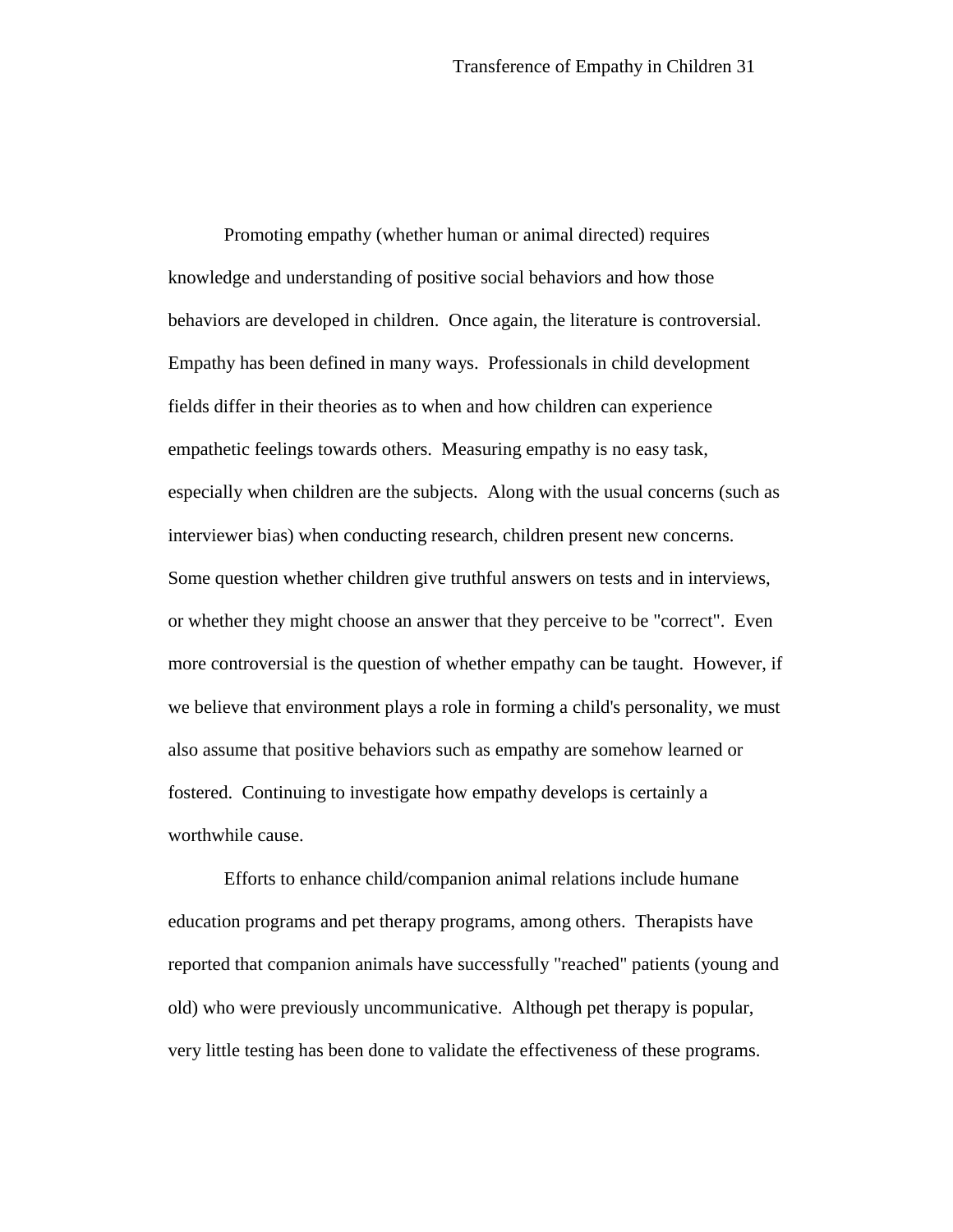Documented research on pet therapy could help to further establish and promote the human/companion animal empathy connection.

School implemented humane education programs strive to promote healthy relations between children and animals, for the benefit of both. Though these programs have been evaluated more than pet therapy approaches, the results have been less than dramatic. Most evaluations of humane education show little or no statistically significant improvements in children's attitudes towards animals. However, almost all humane education programs have been brief. Onehour classroom presentations and programs involving visiting speakers two or three times during one school year have been the norm. Where else in the field of education do we present a concept once and presume that concept has been learned? Education is a continuous process of building knowledge, skills and understanding. It's clear to see why most of these programs have failed.

The most intense humane education program found in the literature involved forty hours of training in a single school year. This program was the only one that resulted in significant positive correlation between empathy towards companion animals and empathy towards humans in children. These findings indicate that children's attitudes towards animals and others can be enhanced. Humane education programs may be an avenue to accomplish this goal if the programs are well designed, well implemented and long lasting. This hint of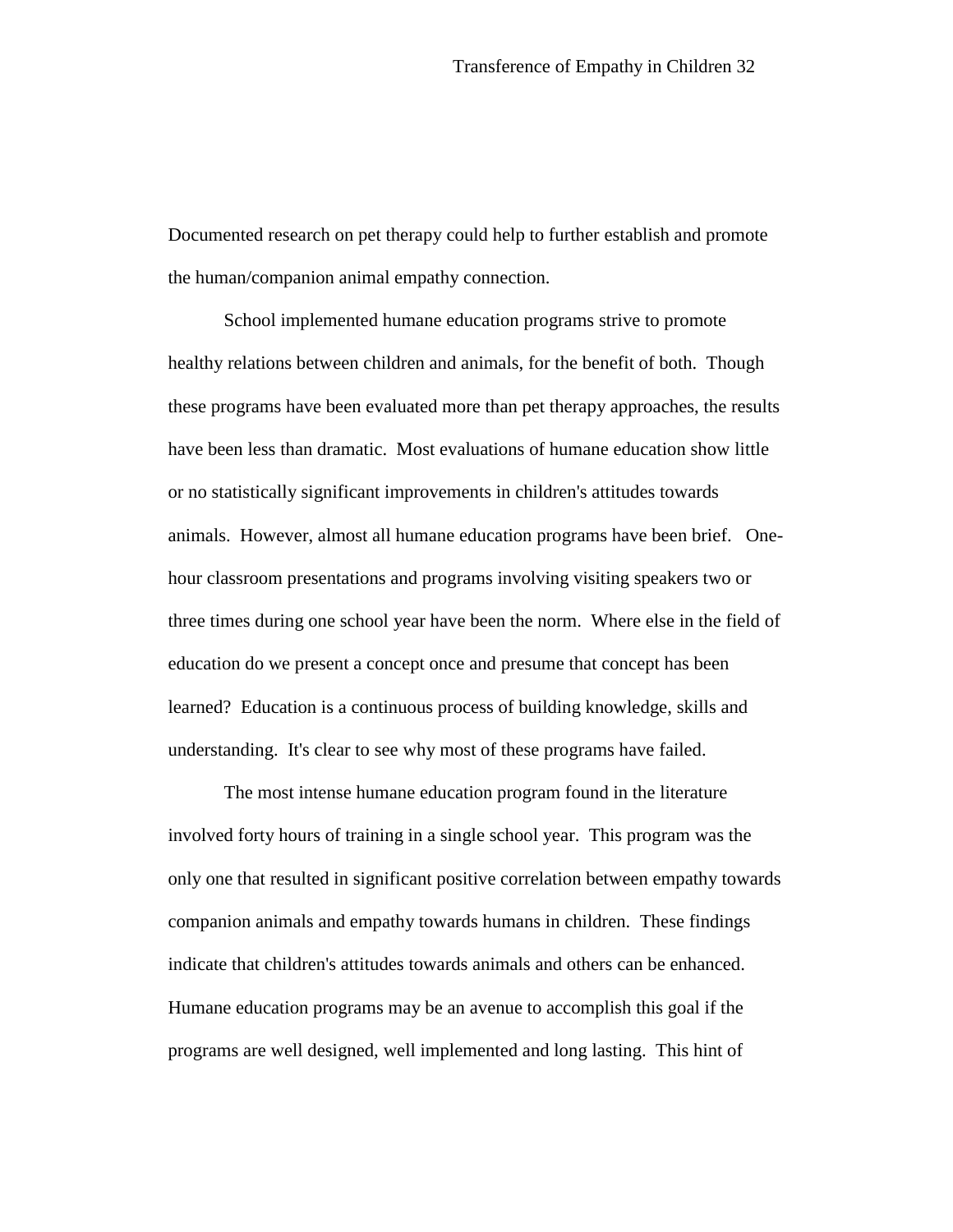success should provide interest and motivation for further research and replicated studies.

#### **Recommendations**

Almost every study in this review of literature called for more research. In order to determine whether the transference theory is valid, much more testing is needed. Researchers should review the previous studies and follow the recommendations of those who have conducted tests in this area. Testing methods should also be reviewed and critiqued before conducting further research. Since the interview method has been shown to be more effective than the chart method of written information, interviews should be conducted strictly and carefully. In other words, the interviews should be very thorough, using trained interviewers to guard against bias. Replication tests should be conducted only on the studies that have applied the most reliable research methods.

Schools should be open minded to the possible benefits of pet therapy (for school psychologists) and humane education programs. However, schools must also be thorough in their investigations of such programs before implementing them into the curricula.

Parents and all professionals working with children should be aware of the importance of empathy development. Reading and studying about the stages of child development and how behaviors are learned is a step in the right direction.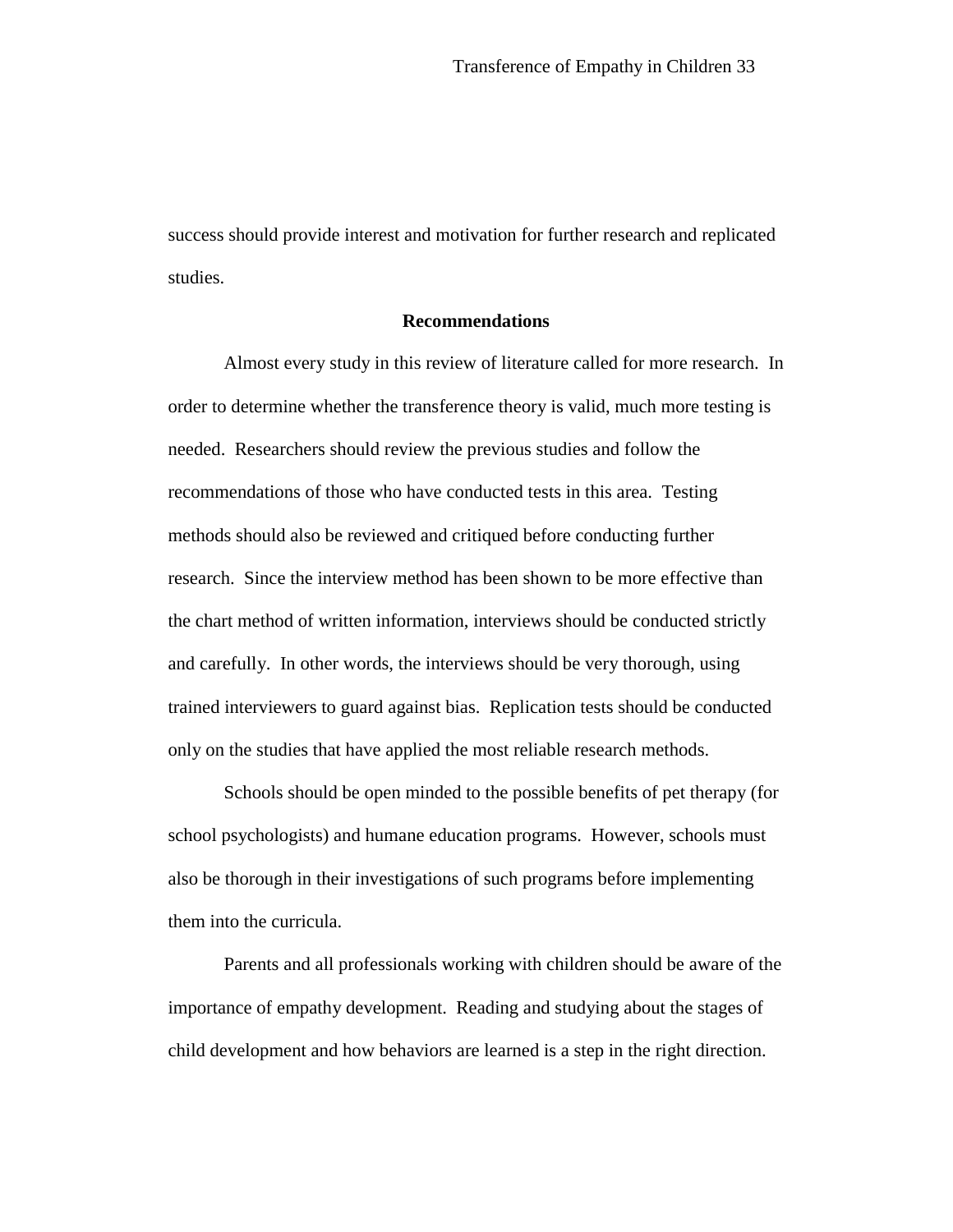Teaching children to be kind to animals should include explaining that animals, like people, have feelings. Modeling appropriate behaviors towards animals is equally important.

Before bringing a companion animal into the home, parents must consider more than just the responsibility aspects of pet ownership. Parents model behaviors that their children will likely imitate. Parents should be aware that their relationship with the family companion animal may influence their child's behavior towards the pet, and possibly the child's behavior towards others.

Is the transference theory valid? Do children actually transfer feelings of empathy towards companion animals to empathy toward others? It is interesting to note that even critics of the transference theory are quick to point out that more studies are needed. Several researchers finding no generalization of empathy also cited possible explanations including lack of time given to educating children, and questionable testing methods. Since the literature is currently inconclusive, there is much work to be done. Parents, schools, and professionals must continue to learn about child empathy development, conduct research, and implement trial programs. Continued efforts could benefit both children and animals, and even contribute to curbing violent behavior in our society.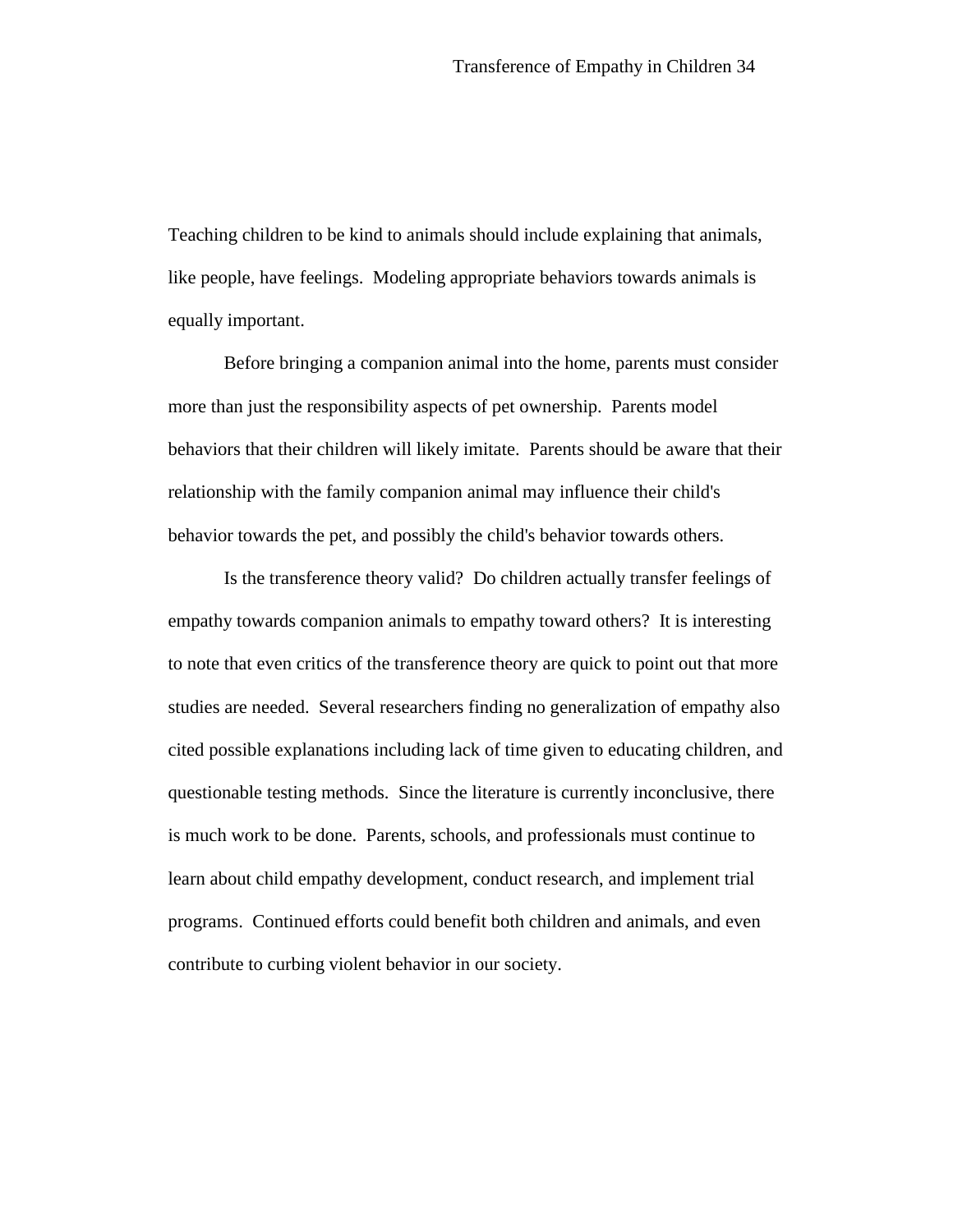## **Bibliography**

Allen, Moira. (1998, March). Human animal abuse connection. *Cats Magazine*, 54 (3), 20-25.

Animal-assisted therapy. (1998, June). *Dog World*, 83 (6), 85-87.

- Ascione, Frank R. (1992). Enhancing children's attitudes about the humane treatment of animals: generalization to human-directed empathy. *Anthrozoos*, 5 (3), 176-191.
- Ascione, Frank. (1997). Humane education research: evaluating efforts to encourage children's kindness and caring toward animals. *Genetic, Social & General Psychology Monographs*, 123, 59-78.
- Beck, Alan M. (no date). [Review of the book Cruelty To Animals and Interpersonal Violence Readings in Research and Application] [On-line]. Available: wysiwyg://AnswerFrame.164/http://www.geocities.com/ Heartland/Plains/8677/cruelty.html [2000, Mar. 22]
- Beck, Alan Sc. D., & Katcher, Aaron, M.D. (1983*). Between pets and people: the importance of animal companionship.* New York: G.P. Putnam's Sons.
- Boat, Barbara W. (1995). The relationship between violence to children and violence to animals. *Journal of Interpersonal Violence*, 10, (2) 229-235.
- Cross, Tracy L. (1998, Sept/Oct). Developing relationships, communication, and identity. *Gifted Child Today Magazine*, 21 (3), 28-30.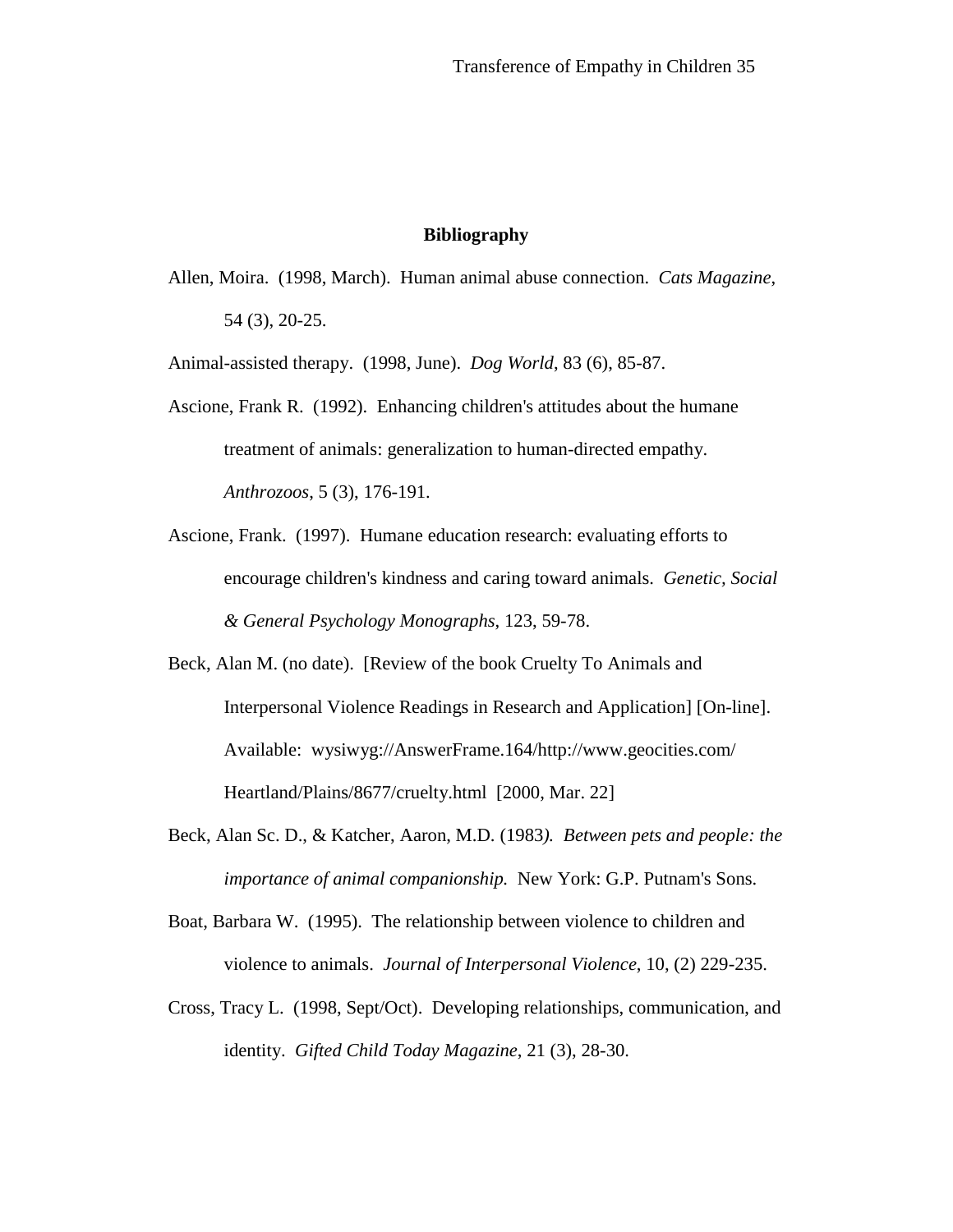- Dalton, R. & Sundblad, L. & Hylbert. (1976). Using principles of social learning in training for communication in empathy*. Journal of Counseling Psychology,* 23(5), 454-457.
- Flynn, Clifton P. (1999). Exploring the link between corporal punishment and children's cruelty to animals. *Journal of Marriage & the Family*, 61(4) p. 971, 11p.
- Gordon, Ronald D. (1985). Empathy: the state of the art and science. Paper presented at the International Conference of the World Communication Association, 16pp. [ED260470]
- Guzzetta, R. (1976). Acquisition and transfer of empathy by the parents of early adolescents through structured learning training. *Journal of Counseling Psychology*, 23(5), 449-453.
- Hatcher, Sherry L., & Nadeau, Missi S. (1994). The teaching of empathy for high school and college students: testing Rogerian methods. *Adolescence*, 29(116), p. 961,14p.
- Hoffman, M. L. (1975). Developmental synthesis of affect and cognition and its implications for altruistic motivation. *Developmental Psychology*, 11, 607-622.
- Hoffman, M. L. (1977). Empathy, its development and prosocial motivations. In H.E.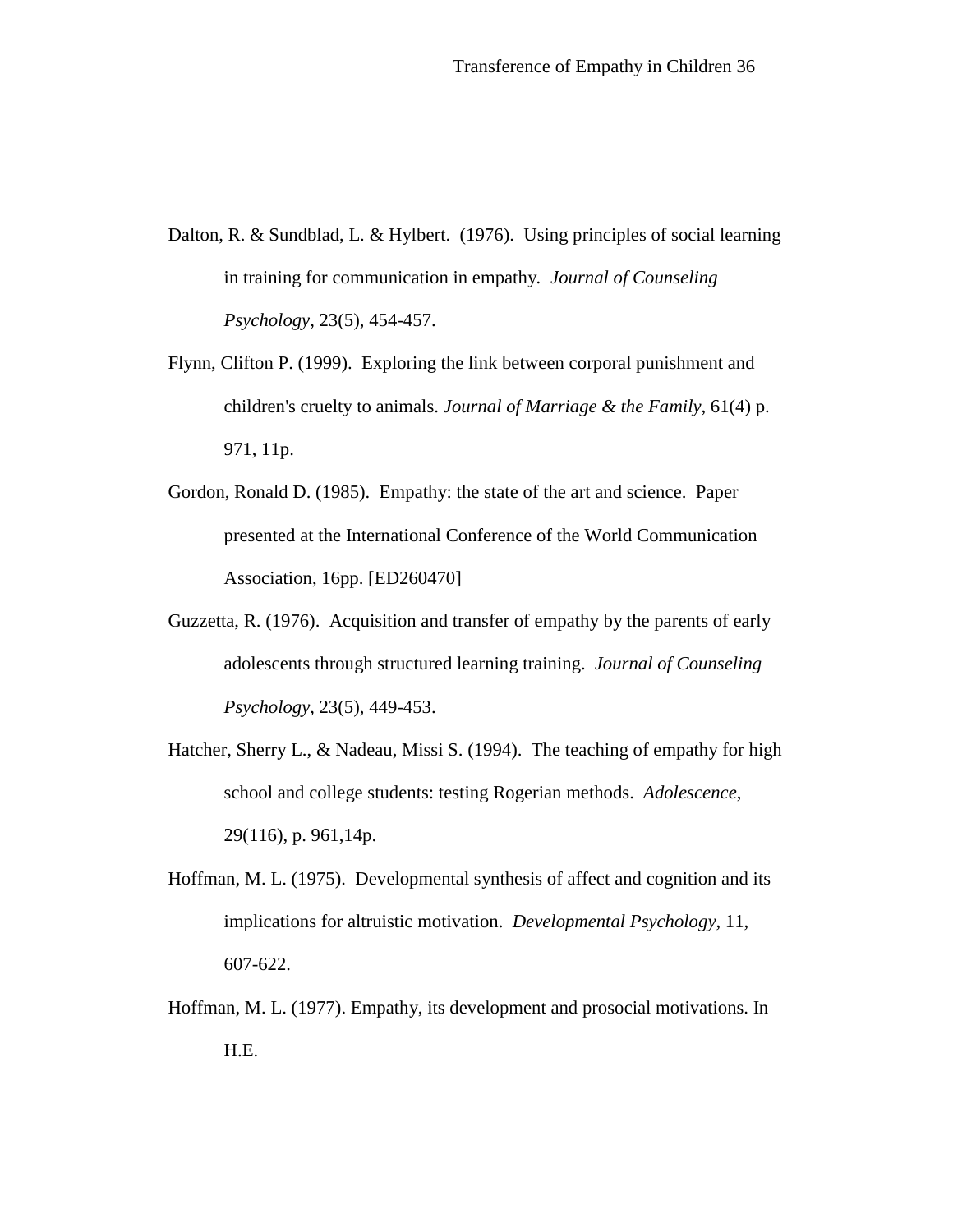- Hyslop, Nancy B., & Tone, Bruce. (1988). Listening: Are we teaching it, and if so, how? *Eric Digest*, January 1. [ED295132].
- Kidd, A.H., & Kidd, R.M. (1990). Factors in children's attitudes toward pets. *Psychological Reports*, 66, 775-786.
- Litvak-Miller, Willa; McDougal, Daniel. (1997). *The structure of empathy during middle childhood and its relationship to prosocial behavior*, 123 (3), 303-325.
- Locke, Don C. (1993). Multicultural counseling. *Eric Digest*, January 1. [ED357316].
- Lockwood, Randall, & Ascione, Frank (ed.). (1998*). Cruelty to animals and interpersonal violence.* West Lafayette, IN: Purdue University Press.
- Montavalli, Jim. (1995, Sept/Oct). Our agony over animals. E Magazine: *The Environmental Magazine*, 6(5), 28-37.
- Oakin, Susan Moller, & Reich, Rob. (1999) Families and schools as compensating agents in moral development for a multicultural society*. Journal of Moral Education,* 28(3), p.284, 16p.
- Poresky, Robert H. (1990). The young children's empathy measure: reliability, validity, and effects of companion animal bonding. *Psychological Reports*, 66, 931-936.